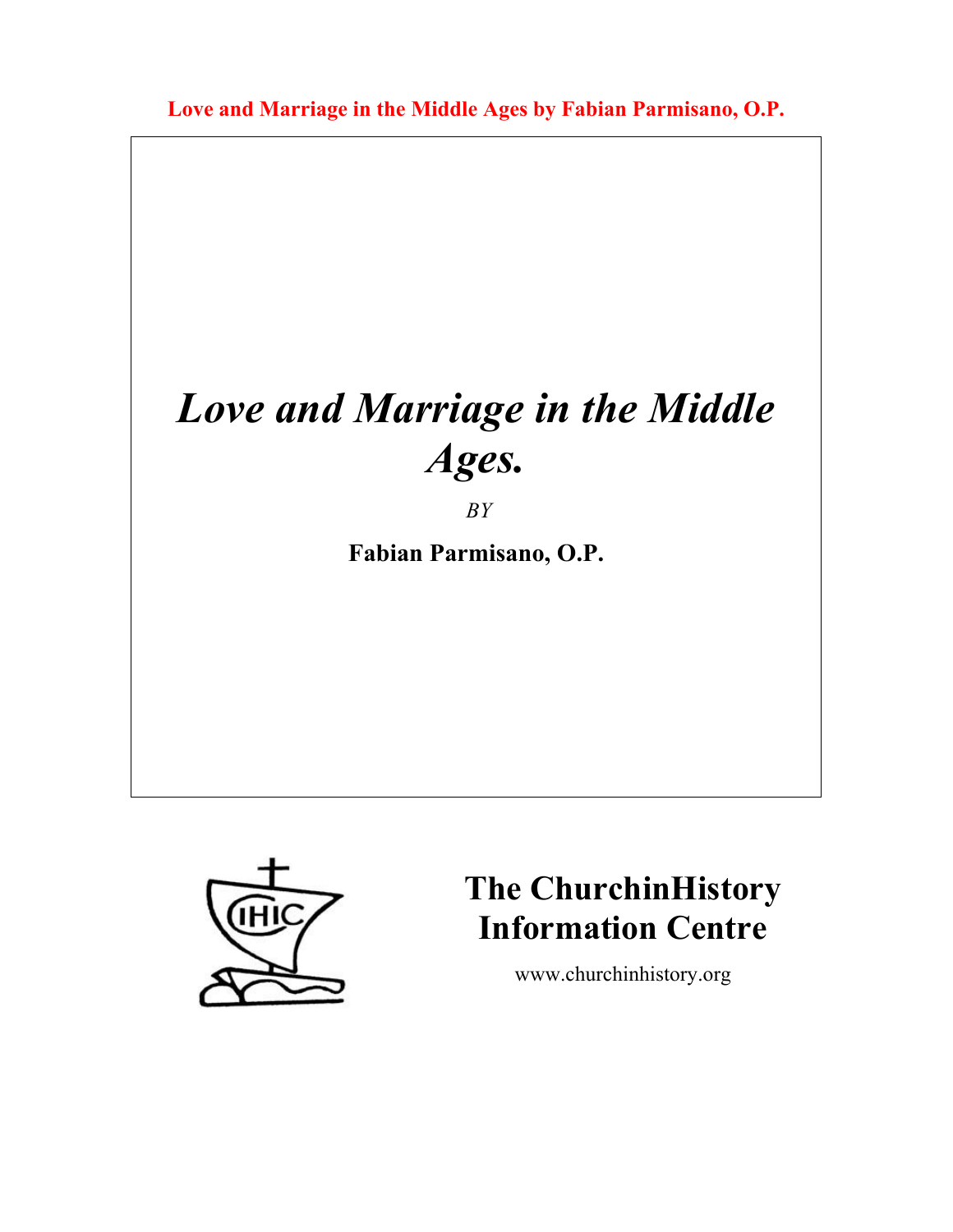Reprinted from 'New Blackfriars', 1969, pages 599-608; 649-660.

Professor John Noonan's history of the Church's attitude towards contraception is a widely used source of factual information. But it needs to be read with caution. Noonan tried to present a picture of an 'evolving' doctrine.

Fr. Fabian Parmisano points out that Martin Le Maistre did not make a 'modern breakthrough'. Also that Noonan's book contains serious misreadings of St. Thomas Aquinas.

### **Love and Marriage in the Middle Ages**

#### **Part 1**

John Noonan's long history of contraceptive practice and prohibitions **[1]** demands and merits a second reading—a cautious one. For all the intelligence and careful research that has obviously gone into it, still it has its gaps and misreadings, some of them by no means peripheral to the author's overall picture of an 'evolving', 'developing' ecclesiastical doctrine of love and marriage and the Church's consequent attitudes toward contraception. One of the wider gaps is the failure to consider a man named Nicole Oresme; and one of the more serious misreadings is of St Thomas Aquinas.

Noonan proposes that Martin le Maistre—a late fifteenth-century layman of considerable standing and reputation in the University of Paris-was the first theologian to make the 'modern' breakthrough. **[2]** Prior to him the Augustinian insistence, found also in St Thomas, on procreative purpose as the only justifying motive for conjugal intercourse held all but exclusive sway. Marriage was rarely or only secondarily thought of in terms of love, and where love happened to be encouraged it was not the kind that had to do with sex.

Sex as a biological function productive of the child, well and good (for the most part) ; but as an expression of love, as an experience of joy and pleasure, no-on pain of at least venial sin. But with le Maistre we have 'the beginning of a new stage in the Catholic approach to marriage'.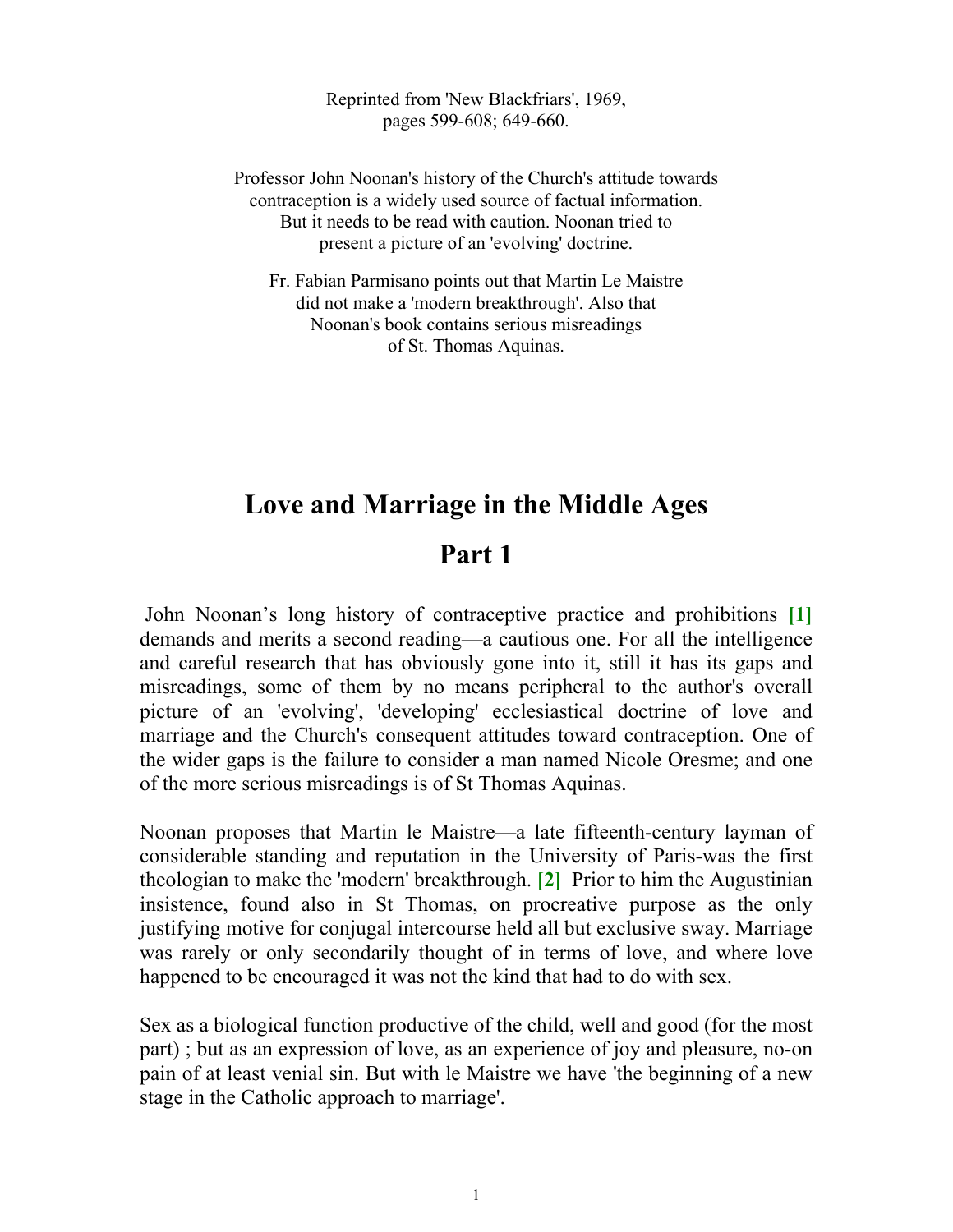His ethics offer reasons justifying conjugal intercourse other than procreation and even suggests (though hesitantly) venereal pleasure as a licit motive. The trend was now at least initiated whereby due consideration was to be given to husband and wife in their mutual relationship of love and sexual fulfilment.

But if one is looking for beginnings he might easily reach back to at least a century prior to le Maistre and find them in the popularized conjugal ethics of another, even more prestigious, University of Paris don and in the theological climate in which he wrote. Nicole Oresme studied theology at the University of Paris around 13:18. He became Grand Master of the College of Navarre (the same college at which le Maistre was to function over a century later), was attached as confessor, scholar, and personal friend to the court of Charles V, and ended his days as Bishop of Lisieux.

'Of all the learned clerics who contributed to the remarkable flowering of scholarly productions under the encouragement of Charles V, by far the most distinguished and certainly the most competent was Nicole Oresme.' **[3]** Oresme's teaching on marriage is found in his translation of a commentary on the *pseudo-Economics* of Aristotle, one of the many translations of the Aristotelian writings that Nicole undertook, as he himself tells us, at the request of Charles V for 'the common good ... so that he [the king] and his counsellors and others may understand them'.

The first of the two books of the translation-commentary `examines broadly all the parts of the household and all the interrelated divisions of a household'. The second book `considers particularly and more fully married life or marriage'. Actually, both books arc concerned mainly with the relationship between husband and wife, and the last book almost exclusively so. Thus by the sheer weight of the consideration given to husband and wife and their mutual relations it may be understood what for commentator and author alike is of most importance in marriage. But of this we can have no doubt as we begin to examine what is actually said.

*Text.* The first concern of every man must be for his wife.

*Gloss.* For after the Lord [of the household], his wife holds first place as his companion. Next come the children and then the servants and possessions.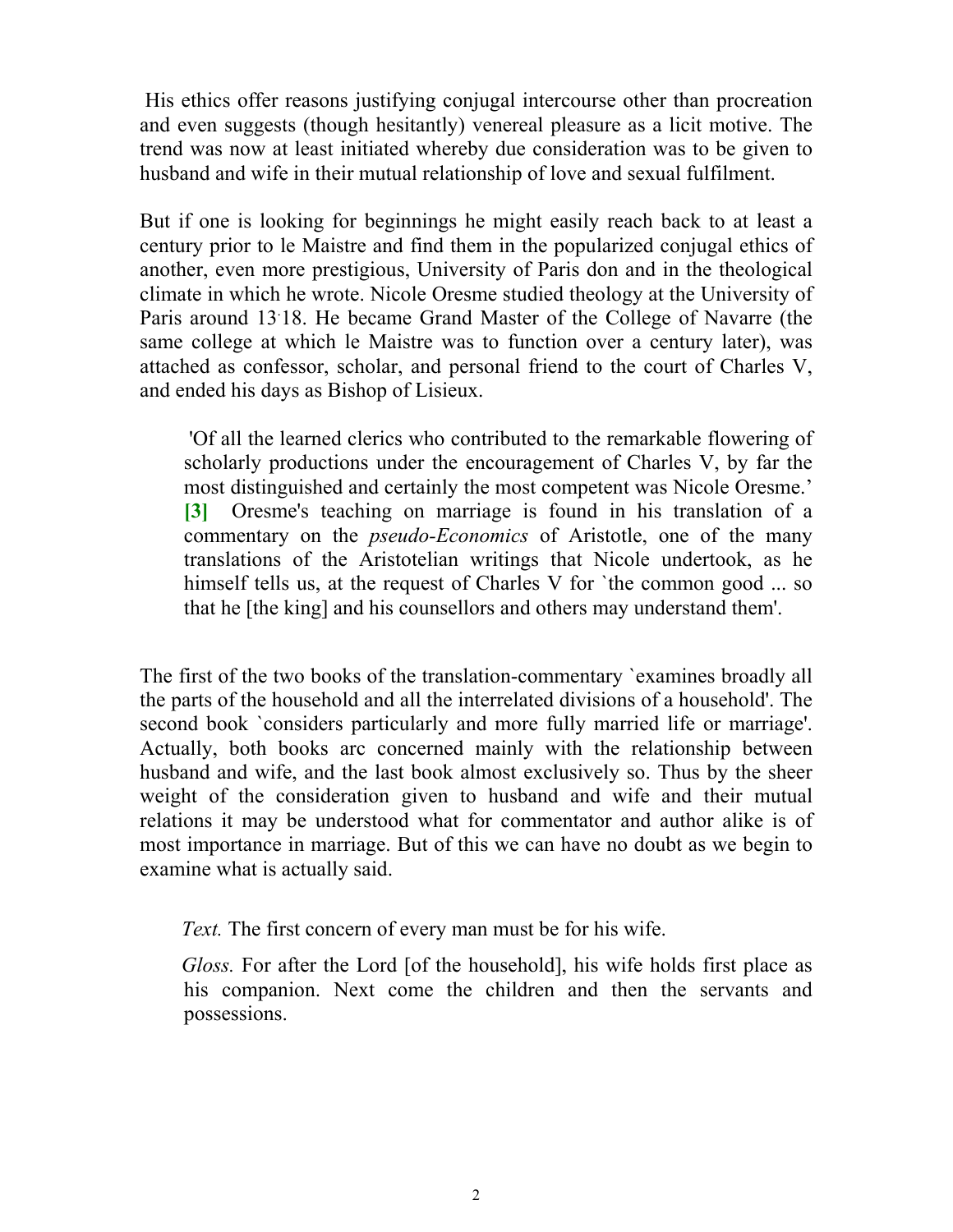Afterwards he [Aristotle] declares that this concern is primary because of six conditions which obtain in the nuptial relationship between husband and wife more than in any other domestic relationship; for it is natural, reasonable, tender and loving *[amiable],* profitable, divine and harmonious *[divine ei convenable].*

The union is natural, Oresme explains, because the begetting of children is natural, and for this living together is necessary. But among men the union of male and female is not simply natural; it is also the fruit of reason and deliberation, and therefore it is even 'more natural' *(plus naturele)* than among the beasts. The latter 'dwell together indifferently in one species, without reason or election. But it often happens that two young people, a man and a woman, love each other in a special way by choice and with heartfelt joy *(plaisance de cuer*), with a love that is reasoned, though at times not correctly reasoned. . . . Sometimes this is a chaste love and prepares for marriage. And if sin should enter in it is a human fault *(vice humain)*. But to approach anyone indifferently with no other love than the desire to satisfy one's concupiscence, this is a bestial sin *(vice bestial).'*

The union between husband and wife is also *amiable, a* word which connotes 'friendship', 'love', 'delight', and so much more to Oresme's thinking, as is evident from his long and engaging explication of it.

His *text* reads that men and women marry not only that they might survive and live but that they might *be* more fully *(bien estre)* and live *a better* life *(bien vivre).* Oresme comments:

That is [that they might live], virtuously as in married friendship, **[4]** which includes all the causes and kinds of friendship as stated in *Ethics*  VIII, 17. For this friendship comprises at once the good of usefulness, the good of pleasure, and the good of virtue and double enjoyment-that is, both the carnal and the virtuous or the sensual and the intellectual pleasures. This friendship exists between two individuals only; for it concerns but one man and one woman as we have said and this is clear from the reasons indicated in *Ethics* VIII, 17.... This friendship is, moreover, permanent and stable and is not to be broken, as pointed out in *Politics* VII, 14. It accords with the injunction of Scripture:

`Whom God hath joined together let no man put asunder' (Matt. 19, 6). Such a friendship is extremely great, as the Scripture notes in the Book of Kings, where it says that Jonathan was more lovable than women: 'Thy love to me was wonderful, passing the love of women' (II Sam. 1, 26).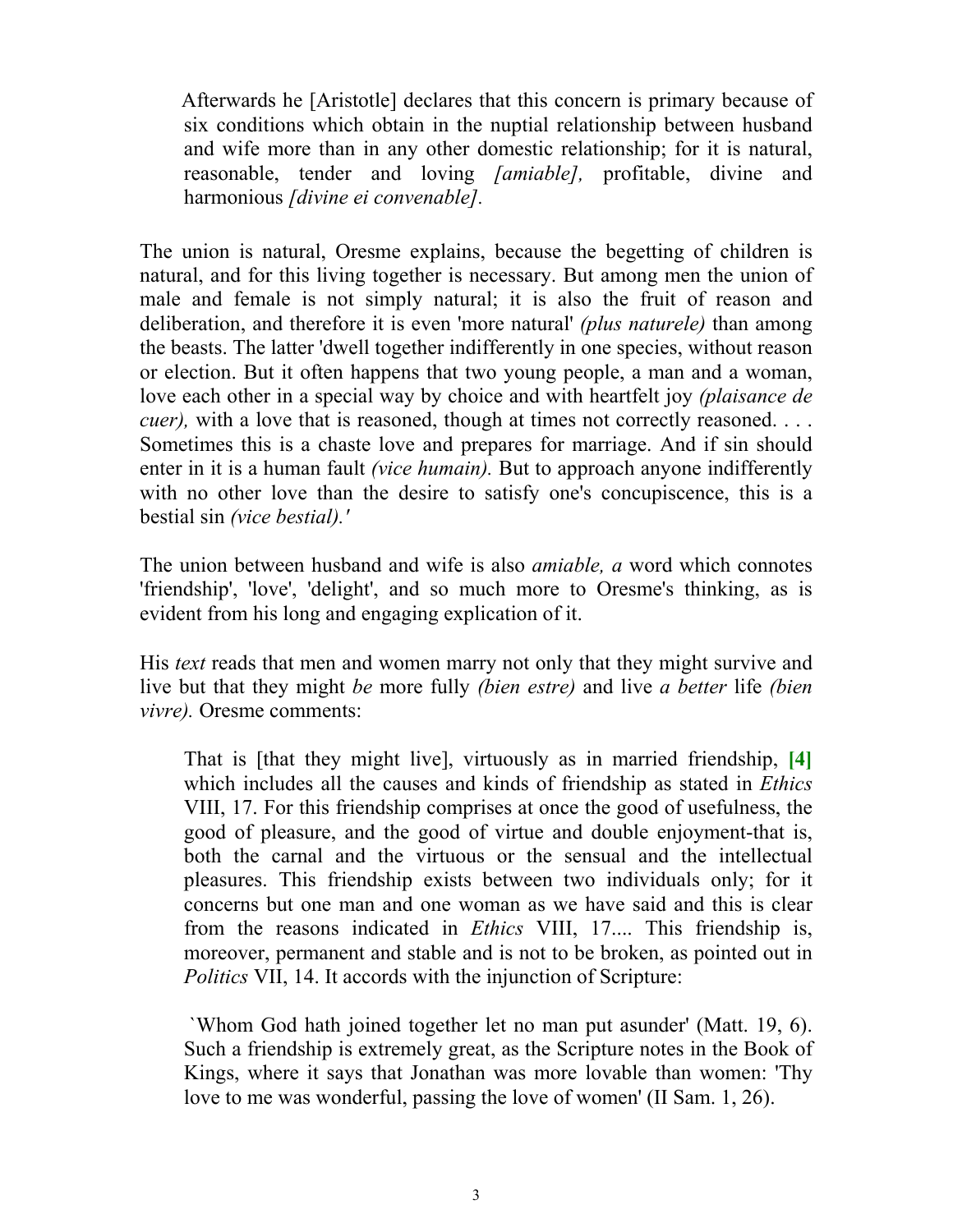And Solomon states it thus: `The beauty of woman brightens the countenance of her husband and excels every delight of the eye' (Ecclesiasticus XXXVI, 24). It is said of this love of which we are now speaking that Jacob served seven years for the love of Rachel and the time seemed short because of the greatness of his love (Gen. 29, 18). And the Scripture states that a man will leave his father and mother for this love of woman and cleave to his wife (Gen. 2, 26). And the Apostle Paul commands that each man love his wife as himself (Eph. 5, 28).

This is also clear from the fact that nature granted carnal pleasures to the animals only for the purpose of reproduction; but it accorded the human species this pleasure not only for reproduction of its kind but also to enhance and maintain friendship between man and woman. This is implied in Pliny's statement that no female, after she has become pregnant, seeks sexual union, except woman only *(Nat. Hist.* VII, 5).

And this greater unity is a cause of greater friendship. This explains the statement in *Politics* II, 1, that two friends desire to become a single being. Thus we may say that husband and wife are more nearly a unit than the male and female of other species because the first woman was formed from a rib of her husband and this was not the case of the other animals. For this reason, Scripture says that a married couple is two persons in a single skin (Gen. 2, 24). Thus we may now perceive how this life of husband and wife together is based upon friendship.**[5]**

In the chapters in which he outlines the rules that ought to govern a man in his relations with his wife, Oresme nicely advises the husband as to his sexual conduct. He does not establish a time-table of sexual performance and abstinence. Rather he suggests the need to develop an *art of love.* The husband, he says, must take good care to satisfy his wife' desires, such that she will not be tempted to look for love elsewhere. But he must not over-engage her in sexual love lest she become dangerously restless in his absence or when he is sick; and he must perform the marriage act decently, such as befits its generative purpose.

Courtesy (A. D. Menut's translation of *moult grande honest*é), modesty and self-restraint are advised. The husband must be sensitive to his wife's feelings, must come to her only when she is 'well disposed' (*bien composee*). He must not abuse her as though she were a *fole femme,* treating her roughly *trop (hardiment)* and in a dissolute way with *dirty* speech (*paroles dishonnestes).*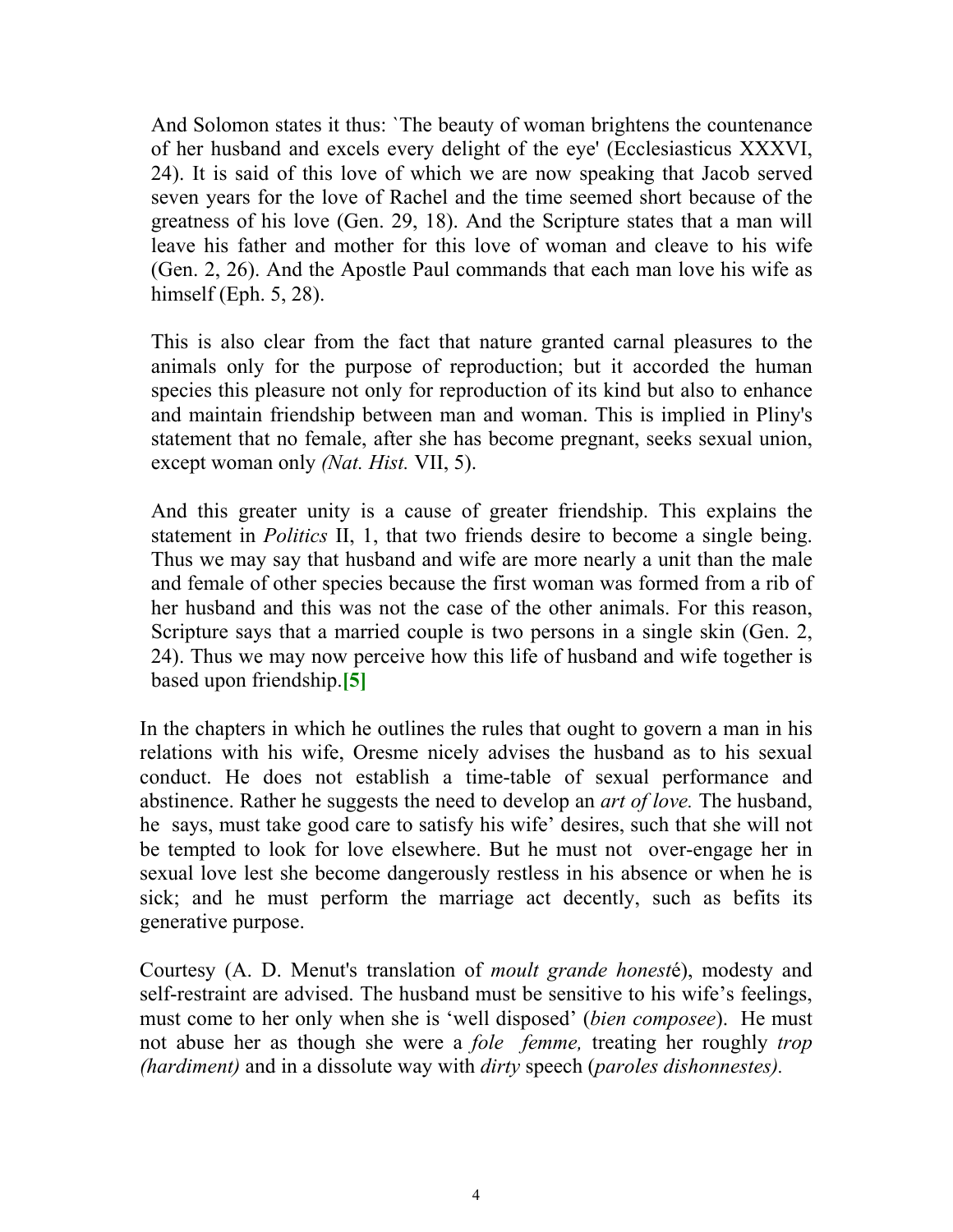In short, his love-making must be refined (de bonne manière) as well as licit and honourable.

But the husband's art of love must extend further than the sexual act. By *his general* attitude toward his wife and daily treatment of her lie must constantly prove his love and esteem for her. Thus in the husband's rules of conduct the very first rule is that he must not wrong his wife and must treat her not as a servant but as his partner: 'The wife is his companion *(compaigne),* not his servant.' Another rule is that he must demonstrate his love and respect by limiting his sexual activity to her alone, and if he does not he does wrong does wrong, it is noted, because he thereby violates the love he should have for his wife. Not so much the fact of the wrong, but the reason why there is wrong is what Oresme seems to be stressing.

Both the author and his commentator are one with the tradition of the centuries in holding that the husband is the master of the household and head of his wife. He is to rule and instruct her, and she is to obey. But even here Oresme insists that the wife's obedience and goodness will be secured only to the extent that her husband proves his love and reverence for her. So in the fourth chapter of the second book which proposes to show `how and by what rules the husband should act so that his wife may be good', the first rule is fidelity:

*Text:* For an honourable woman it is a very great honour if she sees that her husband keeps chaste for her sake....

*Gloss:* For he is obliged to do so, as has been said, and in this he does her very great honour.

*Text:* And if he cares for no woman as much as he cares for her and holds her above all others as his very own *(propre)* his beloved (*amie)* and his loyal and faithful spouse . . . .

*Text:* For if the wife knows and sees *(cognoist et apparcoit)* that her husband loves her and is for her, and that he treats her loyally and justly, she in turn will study to be loyal and just with him.

*Text* : And nothing does a woman value more from her husband than his honourable and faithful companionship.

*Gloss:* And thus if she is robbed of it she becomes sorrowful and troubled and cares less about other things, and thus the home falls to ruin.

And, our commentator adds by way of conclusion to this particular chapter, the husband must be even more careful about his fidelity than the wife about hers: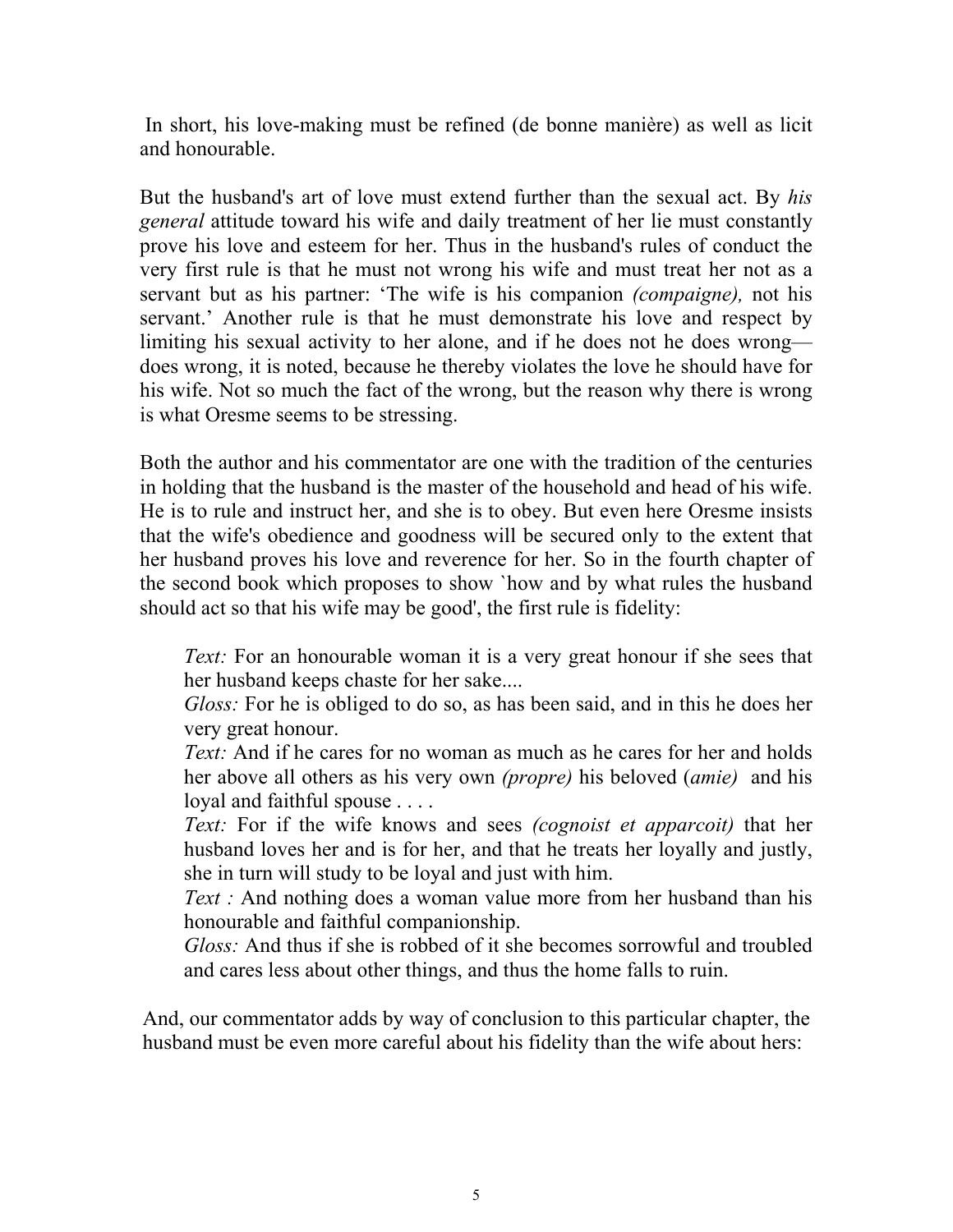*Gloss:* It is a very great villainy that is done to a man when one can say that his mother was not chaste. But a man must be more virtuous than a woman. Thus, according to truth and reason, it is an even greater reproach when it can be said that one's father kept neither faith nor loyalty with his mother, but was promiscuous *(un ribaut).* 

Oresme, however, is really not much interested in whose virtue, or fall from virtue, is the greater. His chief concern by far is the love and friendship between husband and wife and the equality born, and required, therein; and if grades of perfection are to be measured then each should regard the *other* as the better:

*Gloss:* For it is possible that one surpass the other in some virtue and is surpassed in another. Therefore, let each consider the other as the better; and let the man think that his wife does him greater good than he does her, and let her think the same with respect to him.

It would be difficult to conceive a more integrated doctrine of marriage than that set forth in Oresme's commentary. Marriage, love, and sex are all of a piece, and all is good. The union between man and woman in marriage is fully natural. It is meant to spring from love and to be grounded upon love-a love that is both physical and spiritual, that is productive of an intensity of joy and pleasure, that makes equals of a man and woman and makes each to be supreme in the other's affections. The marriage act is good if decently and lovingly engaged in. It has purposes beyond generation: it preserves fidelity and deepens and intensifies the love between husband and wife. Sin may enter into the union, but if the union is of reason and is basically good, there is no need to worry about it. It is only when love becomes 'bestial'—when one is intent only upon his isolated pleasure—that there is cause for concern. Marriage is for children, but it is first and foremost for husband and wife and their mutual fullness of love and lasting fidelity.

Had Noonan known of him, Oresme assuredly would have appeared in his history, but as a maverick—a lone and ineffectual voice in a hostile theological world. But it may be observed that Oresme did not think of himself (in this matter of marriage) as such, nor was he, apparently, so regarded by his contemporaries. There is nothing of polemics in his commentary, his arguments are drawn from Scripture and the secular wisdom of the classical past, and the very book he expounds—itself remarkably 'modern' in its doctrine—is one that had long been respected, and commented upon, by some of the greatest of the late medieval theologians.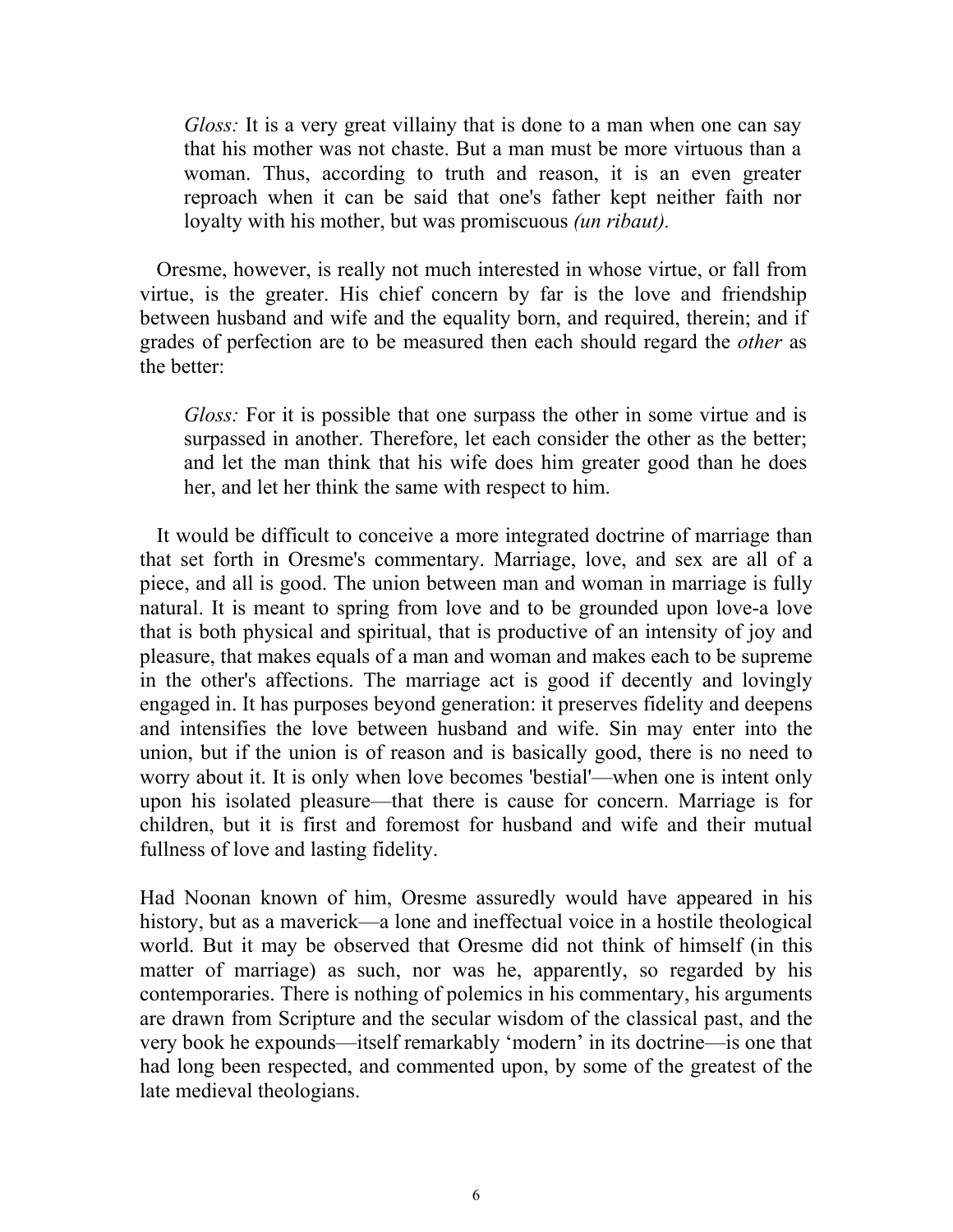This of course is no absolute warranty against Oresme's originality. Medieval theologians were adept at easing their opinions into circulation by couching them in an abundance of Scripture and classical reference; and it is notorious that not everybody's Aristotle was like everybody else's; and one might be most original while appearing least polemical (witness, for example, St Thomas Aquinas).

Still, the open and theologically knowledgeable historian will not have to search far, or long, before discovering that Oresme was writing his comments on marriage within a prominent, unquestionably orthodox tradition. He simply spelled out for the layman in the warm French vernacular what some of the greatest of his contemporaries and near-contemporaries had written for the professional theologian in the more coldly scientific and technical Latin of the schools, and what the Church was for long widely inculcating in and through the poetry of her nuptial liturgy.

Take Oresme's emphasis upon the bond between husband and wife precisely as a love bond and as the most important element in marriage. Of the marriage goods distinguished by medieval theologians—fidelity, progeny, the *sacramentum*—*it* was the last which was commonly given the edge over the other two: fidelity and progeny were what marriage *intended,* but the *sacramentum,* which was defined as the indissoluble bond between husband and wife as reflective of the love of Christ for the Church, was what marriage *is.* In true scholastic form, Albert the Great maintained that from different points of view each of the goods may be regarded as supreme. Others— Alexander of Hales, Bonaventure, Aquinas, Scotus, etc. were a little less democratic: whatever the respective values of fidelity and progeny, it is the *sacramentum* that is 'more essential' to marriage and the 'more principal' of its goods.

That they were thinking of the bond precisely as a love bond is evident from their linking it with the love of Christ for the Church, and from their insistence that both marriage and the marriage act be grounded in charity in order that they be meritorious. But they are likewise clear as to their appreciation of the natural, carnal element in the bond.

Thus in the thirteenth-century *Summa* of Alexander of Hales—which, it is essential to note, was not the work of a single, rare `liberal' theologian (so Noonan regards Alexander of Hales) but is a compilation by many theologians representing, as Gilson points out, `the spirit of the Franciscan thirteenthcentury school of theology at the University of Paris **[6]** —an objection is raised against the appropriateness of the derivation of human kind from a single ancestor.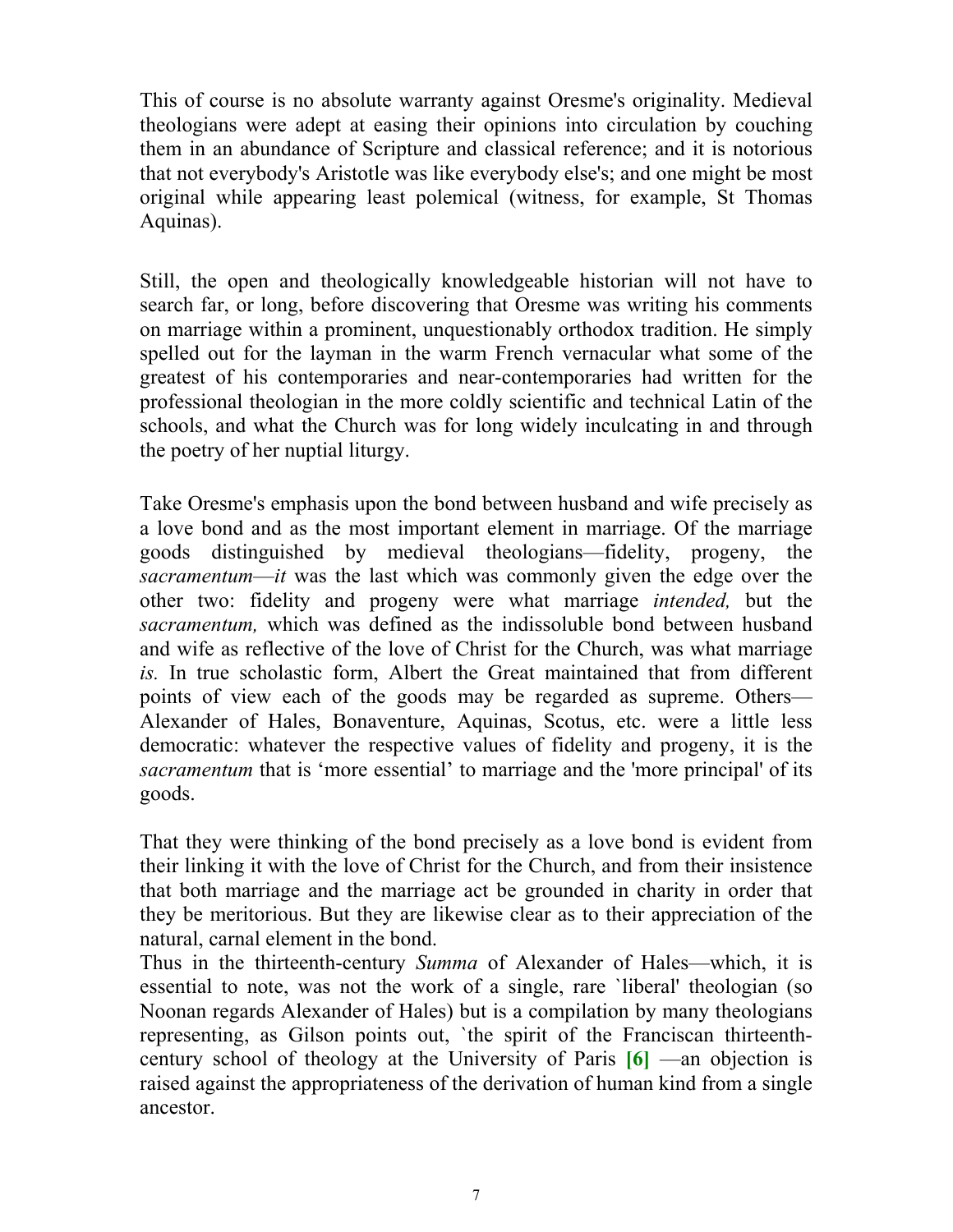Such a derivation (it is argued) only serves to increase the intensity of carnal love which is an impediment to spiritual love. In reply, three kinds of love are distinguished: carnal, natural, and spiritual. Natural love, or carnal love purged of all lust *(amor carnalis . . . nullo modo libidinosus),* is no obstacle to spiritual love; on the contrary, it is through natural love that spiritual love should come to be *(per naluralem amorem induceretur spiritualis),* and natural love is meant in turn to be perfected *(perficiendus)* by the spiritual love toward which it disposes *(disponit).* 

In this question of our common origin the love treated is not specifically sexual love, but rather the more generalized love of all men for one an other  although the reference to lust *(libido)* suggests that sexual love was by no means excluded from the author's (or rather authors') present consideration. The specific type of sexual love, however, receives direct and explicit treatment in a following question: 'Whether the woman should have been formed as a helpmate for man?' The answer is affirmative, and four substantiating reasons are given according to the traditional fourfold meaning of the Scriptures:

 (1) the *literal* value of a female helpmate for man is the consequent avoidance of`the confusion of the sexes' which, as evidenced in the case of the hermaphrodite, nature abhors;

 (2) the *moral* value is `that man might be instructed thereby in the exercise of humility and charity, for seeing himself in need of the other he learns to humble himself, while seeing the other in need of him he strives to he charitable and liberal';

 (3) the *allegorical* value lies in the supernatural symbolism thus made possible: 'in the distinction of the sexes and their consequent meeting in carnal union *(in carnis unitatem)* there is signified the union of Christ and the Church';

(4) and the *anagogical* value—'that in that loving embrace *(amicabili coniunctione)* of a man and a woman there might be symbolized the union of the soul with God both as to the intensity of that union *(magnitudo adhaerentiae)* and its fruitfulness *(fructus foecunditatis). . . . '*

Here, as elsewhere, the Summa seems to be all for love, the fullness of love between a man and a woman—a love that involves both spirit and flesh, a needlove (promoting humility) as well as a gift-love (promoting charity), a love, moreover, that is based on the equality of man and woman (which the *Summa*  develops more fully elsewhere), for there is *mutual* need and help.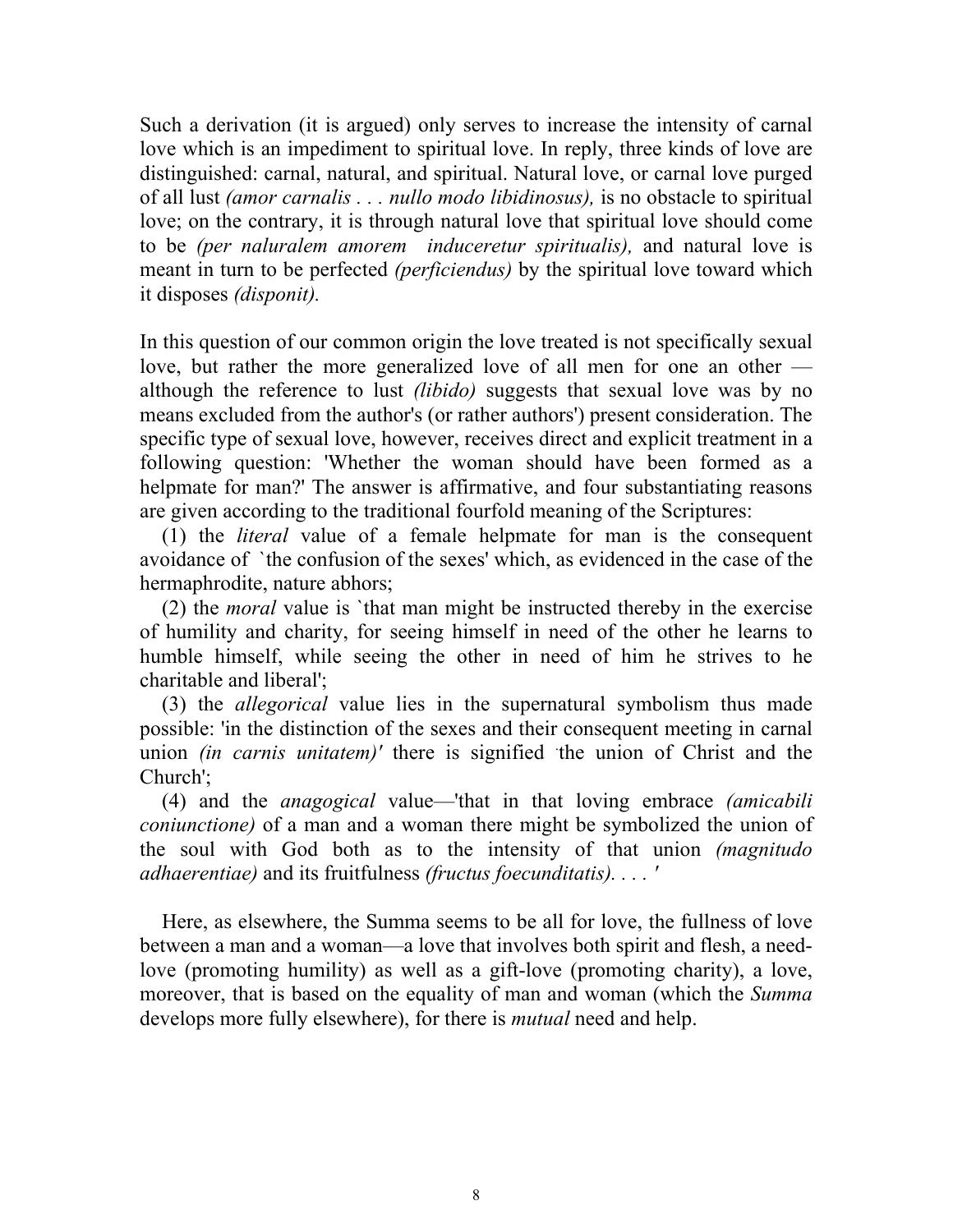One of the likely contributors to the *Summa of Brother Alexander* was St Bonaventure. In his own proper work we find the same respect for and emphasis upon the natural bond of love between husband and wife. In answer to the question as to the propriety of Eve's having been formed from a rib of Adam's side, he writes:

Man and woman, according to the nature and properties of their respective sexes, were so made that they might he united to one another and thus have rest and support in and through each other. Because, therefore, man and woman are joined to each other by a strong and singular bond *(forti vinculo et singulari) ,* one sex was produced from another. Because that union gives man rest *(dat viro quietationem)* the woman was taken from man while he slept. Because a man is a woman's strength and support it is said that the woman was made from his bone. And because in all these things there is a certain equality in a shared society *(quaedam aequalitas mutuae societatis),* the woman was taken not from any old bone, but from the man's rib and from his side.

Note that in this first moment of the formation of woman all that is envisaged is the relationship of the man and the woman to each other; no external considerations are allowed to impinge. The woman is not seen as having been produced for the sake of procreation or for society at large or even for the Kingdom of God; rather she is viewed as being for her man, as he is for her. As for Oresme and, as we shall see, for St Thomas too, so for St Bonaventure the prime social relationship, the very first and best love, under God, is that between a man and his wife. And this love remains a natural and a naturally intense one even when informed by the Christian *caritas*—or rather, especially when so informed—as appears for instance from St Bonaventurc's defence of the exclusiveness of the conjugal bond:

In marriage there is a certain exclusive love *(amor singularis)* in which another does not share. Whence it is that naturally a man is jealous with regard to his wife, wanting her to love no other in that act [i.e. the act of intercourse] as she loves him; and every wife is similarly jealous with regard to her husband . . . .

Likewise, when charity accrues, which makes all things to be common, it never makes one's wife to be common, because of the private love *(privatum amorem)* that must be in marriage, which is, indeed, the sacrament of that love by which one's spirit is so inflamed that he wants no one to be loved as much as he. So also the soul in no way wants to be deserted by God because of any other.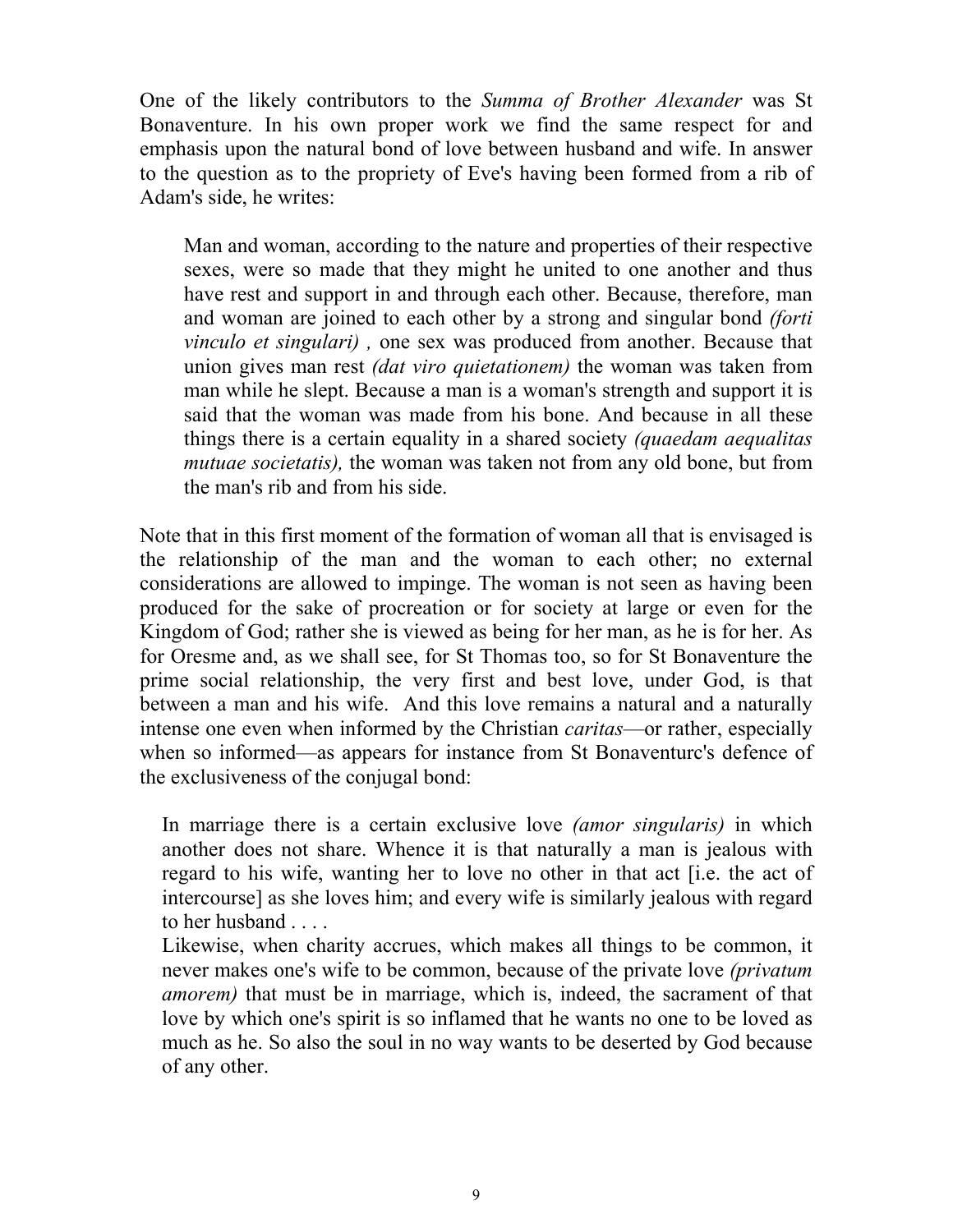The moral manuals of the thirteenth and fourteenth centuries, such as the popular *Ayenbite of Inwit* and the *Book of Vices and Virtues,* show a similar appreciation for marriage as fundamentally and principally a bond of love, carnal as well as spiritual; and they locate that love in the context of the virtue of chastity, which Noonan believes (somehow) was the fifteenth-century Martin le Maistre's original development. Thus the *Book of Vices and Virtues:* 

The third branch [of chastity] is the state and the bond of marriage, for they [husband and wife] shall keep themselves entirely for each other, cleanly and truly, without any wrong-doing the one to the other; and the law of marriage demands that the one keep truth and faith in body to the other. For after they have been knit together in flesh, they are all one body and one soul, and as wholly as they are one body, they should be of one heart by true love, nor ever separate in heart or body while they live.

Nowhere, however, does the idea of marriage as a bond of full and perfect love emerge more strikingly or more beautifully than from the thirteenth-tofifteenth-century nuptial liturgy:

Lo, brethren, we are come here today before God and his angels and all his saints, in the face and presence of our mother holy Church, for to couple and to knit these two bodies together, that is to say, of this man and of this woman, that they be from this time forth but one body and two souls in the faith and law of God and holy Church, for to deserve everlasting life, whatsoever they have done here before.

So begins the fourteenth-century nuptial rite of 'the great Church of York'. Similar introductory words were designated for other marriage liturgies of the time. In the liturgy of the diocese of Hereford, for example, the priest is directed to announce to the bride and groom 'the law of marriage' (*lex*  conjugii), 'namely, that they will be two in one flesh, and that each be subject to the other *(uterque alteri obnox*ius *sit),* keeping one another in sickness and in health, and for no cause can they be separated'.

The couple are asked if they will `love and worship' each other `to thy life's end', and they promise `to have and to hold' each other `till death us depart'. There is the ring ceremony, with the directive that the ring is to be placed on the fourth finger because in that finger `there is a vein that reaches into the heart'. This rubric appears in many of the rites. And there is good evidence that the priest verbalized this symbolism to bride and groom and congregation, for in an early fifteenth-century marriage sermon we read: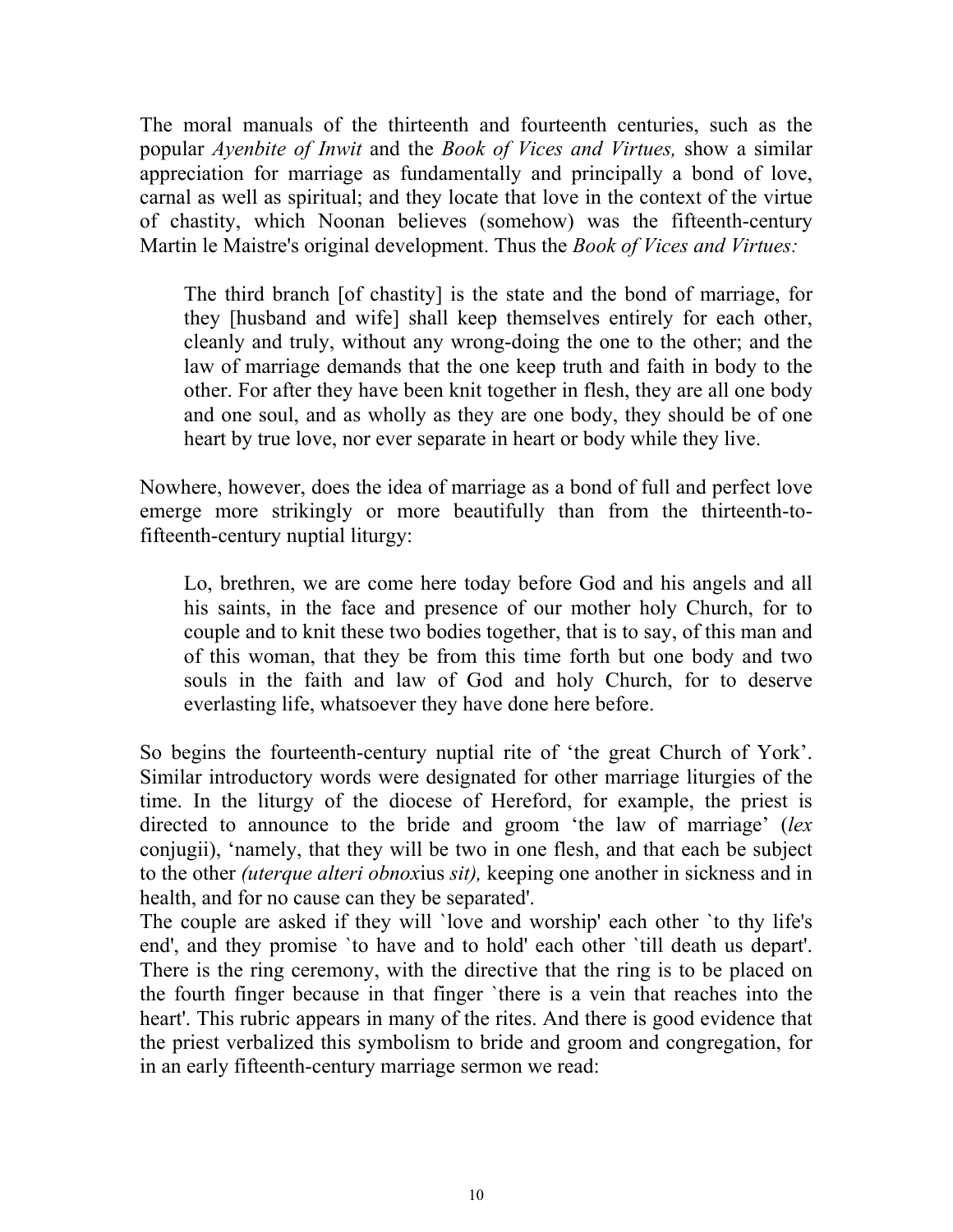For this cause is the ring put and set by the husband upon the fourth finger of the woman, for to show that a true love and precordial affection must be between them. Cause why, as doctors say, there is a vein coming from the heart of a woman to the fourth finger; and therefore the ring is put on the same finger, that she should keep unity and love with him, and he with her.

The marriage complete, the wedding is brought into the church (having begun outside before the church door) and the couple stand within the sanctuary for the Mass of the Holy Trinity. And another preacher of the time suggests in his marriage homily why the nuptial Mass is that of the Trinity:

Wherefore, ye sovereigns, at this time being disposed in mind and will by one consent through the means of perfect love, ground and beginner of all virtues, to receive this blessed sacrament of matrimony, I shall say to you at this time as Christ said to his disciples: *Estote perfecti sicut pater vester celestis perfectus est*—be ye perfect in body and soul as your father in heaven, almighty God, is perfect. The father of heaven is so perfect that no strangeness of mankind will cause him to withdraw the sun-beams from the heart; and he makes the sun to do his office and to shine both upon those that are good and upon those that are otherwise disposed.

So in like manner ye two sovereigns at this time. Stable yourselves so steadfastly in love that neither word, nor language, countenance nor deed make you to withdraw the beams of perfect love as long as ye live together, for love is the beginner and ground of this blessed sacrament of matrimony.

As the father of heaven is so perfect that the father and the son and the holy ghost are three persons and one god, so that in these three persons resteth unity and oneness in all their works, likewise ye sovereigns at this time by means of this blessed sacrament be ye perfect as long as ye shall naturally live together. As ye shall he one in body, flesh, and in blood, likewise to be steadfast and perfect with oneness in love in your souls . . . .

At communion time the husband goes up to the altar and receives the kiss of peace from the celebrant and returns and is directed to give it 'to his bride alone, and she to him alone'. At the end Mass, 'because of the solemnity of this sacrament', the bride and groom are blessed with the chalice. And in the evening the ecclesiastical ceremonies are brought to a close with the blessing of the bridal chamber and bed.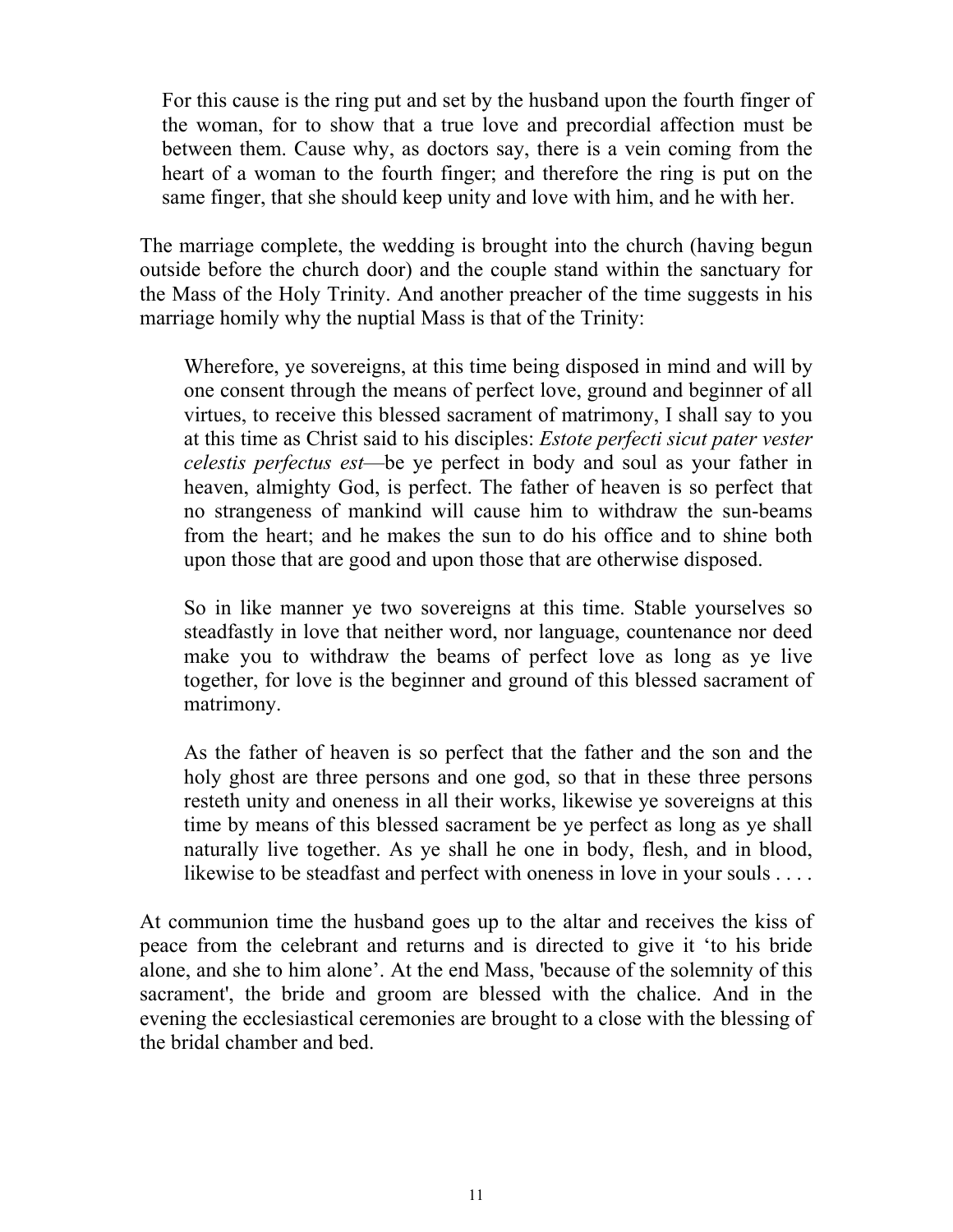It may be noted that little reference is made in the western liturgies of the late medieval world to the procreative purpose of marriage. That purpose is certainly there, as part of the total love vowed between the man and the woman. In the nuptial blessing, then as now, as it is prayed that the wife be as loving and beloved to her man as was Rachel to hers, so it is prayed that she see `the children of her children unto the third and fourth generation'. But the emphasis throughout is on the `young ones' *(adolescentes)* there plighting their troth and on the love that is bonded between them—the love that is 'the beginner and ground of this blessed sacrament of matrimony'.

The liturgy is thus one with the theology of the *sacramentum,* and together liturgy and theology may be seen to have formed the climate in which a man like Nicole Oresme might confidently express his `modern' ideas on marriage, long before Martin le Maistre expressed his. The present paper has not considered the medieval casuistry on the conjugal act—its motivation, for instance, and the place of pleasure therein. This is reserved for another article in which the marriage doctrine of St Thomas will be detailed. But perhaps the present sketch may serve at least to suggest that whatever the fine points of the casuistry may have been, the general doctrine of the goodness of marriage and the need that it be grounded in a fullness of love was sufficiently clear and forceful as to enable an honest Christian couple to make love without scrupulous concern over the details of their motivation and the pleasure they would experience.

As good an indication as any as to how the people of the time in general understood, or *could* have understood, the Church's doctrine on marriage and love-making within marriage may be found in that very fine, unquestionably orthodox fourteenth-century English poem, *Cleanness* (or *Purity).* Here we are made to feel all the harsh severity of the medieval Church against sins of lust: unnatural vice, adultery, fornication. But in the midst of all this sombre jeremiad, conjugal sexual love emerges unscathed, as God himself speaks and explains its rationale:

I set them a natural power and secretly taught them its use, And held it in mine ordinance singularly dear, And placed love therein, the sweetest of joys, And the play of passion I depicted myself, And made thereto a manner merrier than any other, When two true ones had tied them together: Between a man and his mate such mirth should come Well nigh pure paradise might prove no better; Providing they hold each other in honest wise.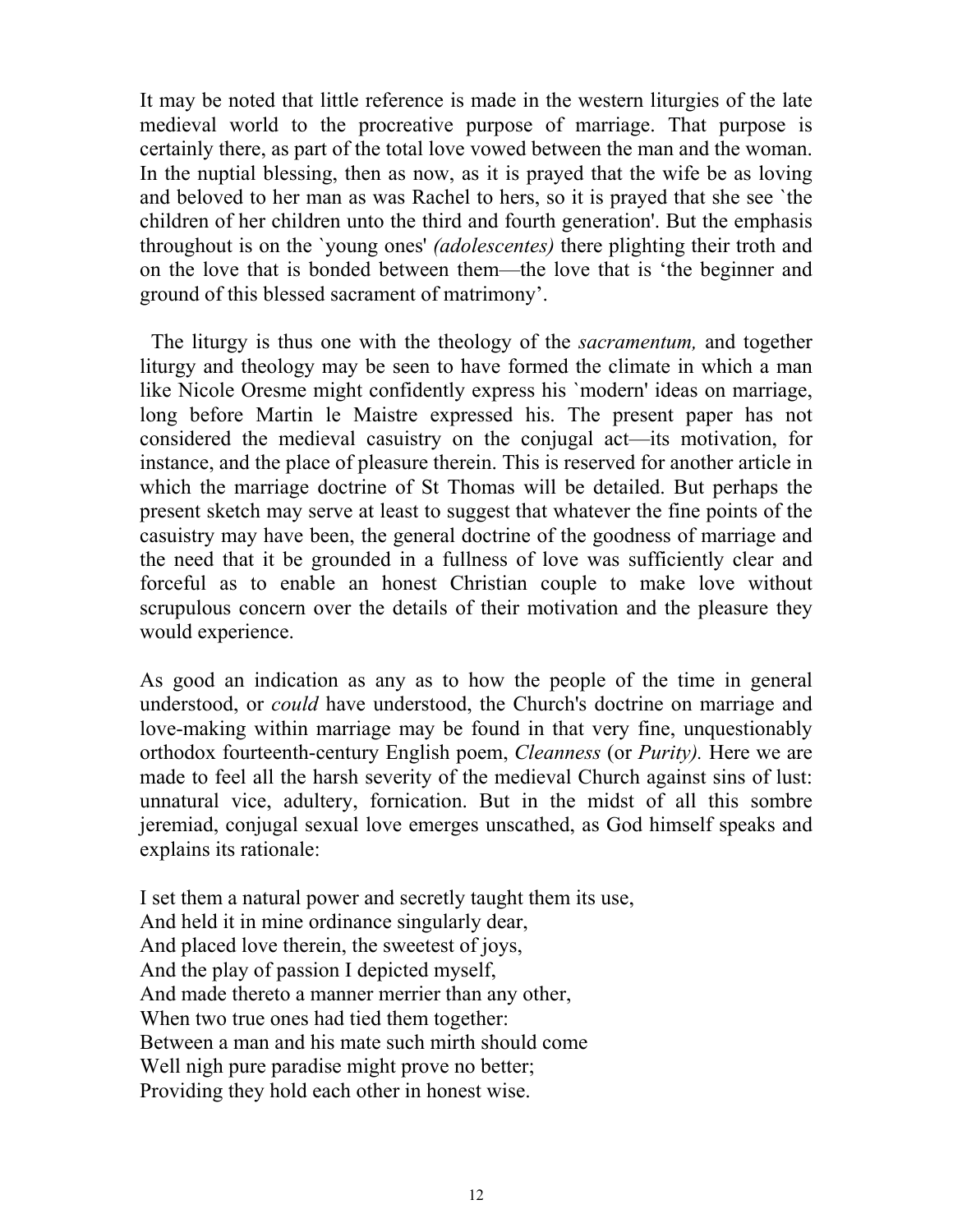### **Love and Marriage in the Middle Ages Part 2**

As John Noonan reads him, Thomas Aquinas is Aristotelian in everything except his sexology, in which he reverts to the rigours of the traditional Augustinianism. For the Angelic Doctor as for Augustine the marriage act is not a product of love and is not to be motivated by a desire for pleasure; it is justified only in its purpose of multiplying mankind. Noonan concedes (briefly, and reluctantly: 'A case can be made . . .', he says) that late medieval theologians, Thomas included, were 'somewhat in advance of their society in their declarations on the ideal of married love', but, he adds and emphasizes, they failed 'to incorporate love into the purposes of marital intercourse'. *(Contraception,* Mentor ed., pp. 299-311.)

The purpose of this article is to summarize St Thomas's doctrine on marriage; to show that he did indeed teach that love and marriage go together, and did also teach that love-human, passionate, pleasurable love—not only entered into the purposes of the marriage act but was also the root and source of the act's ultimate beneficial value for the spouses.

St Thomas's reflections on love and marriage are found scattered here and there through his vast *opera,* but his teaching appears in full and concentrated form in his *Commentary on the Sentences of Peter Lombard,* Book IV, lists. xxvixlii. This early teaching of St Thomas was, in the middle of the fourteenth century, incorporated into a *Supplement* to the *Summa Theologiae* by an unknown Dominican friar in an attempt to complete the Saint's master work. Accordingly, it is these two *loci* that have served as the present paper's principal sources. But the *Summa Theologiae* itself together with that other great work of Thomas's maturity, the *Summa Contra Gentiles,* have also been called in evidence, for in these Thomas's doctrine on marriage is rounded out, deepened, and detailed. Questions left unanswered or undeveloped in the earlier, *ex professo* treatment of marriage are resolved when, in later tracts, charity, passion, love *(amor),* justice—all integral to the question of marriage are each dealt with singly and in fullness of detail.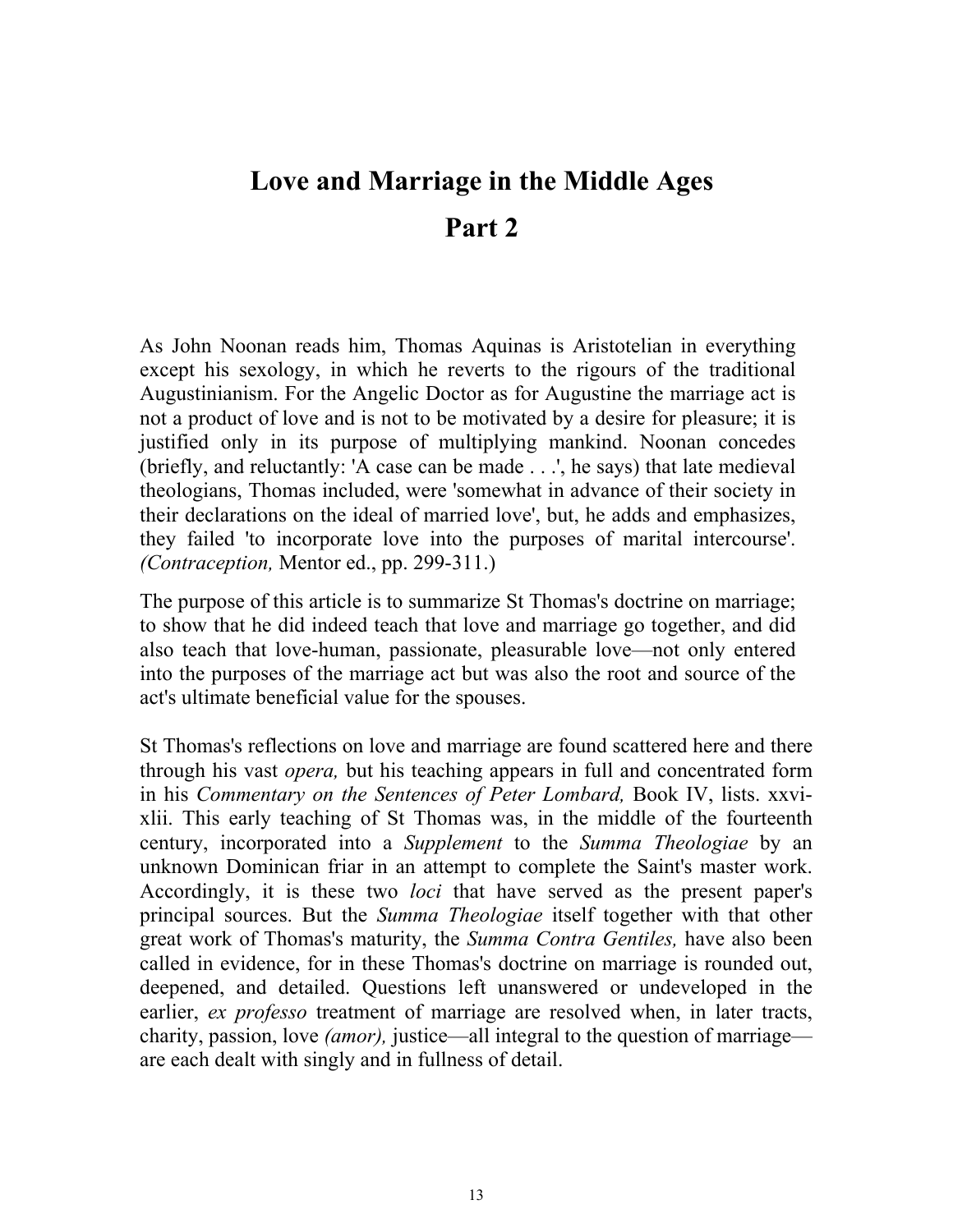It is in the broad metaphysical and theological context of God and the universe that St Thomas treats of human love in general and as it is realized in marriage. The pattern is similar in the *Summae* and *Commentaria* of other medieval scholastics. There is an infinite God and a finite world. Within God there is a Trinity of Persons and 'beyond' God—but created, loved, supported, and directed by him—there is a universe of things, people, events, actions, institutions, and all is hierarchically ordered, though the order is often veiled in mystery*.* As part of this whole, as an instinct implanted by God and reflective of what is deepest in him, created love or desire of whatever sort is fundamentally good, and human love in particular is very good. Thus St Thomas argues that there is love *(amor)* in God from, *of* course, St John's *Deus caritas est,* but also by an argument that notes love to be the very first movement of the will, the 'prime root' of every other stirring *of* appetite (*S.T.*, 1a, 20, 1). Echoing an ancient and common theological tradition, he affirms that there is a `vestige' of the Trinity in everything created, but especially in the rational creature in whom, as in the godhead, there is an intellectual awareness *(verbum conceptum)* and a consequent love *(amor procedens)* that reflects the Holy Spirit (la, 45, 7). He asks if man's every desire is toward his ultimate end. The reply is affirmative, for whatever else a man may consciously desire is but a beginning *(inchoatio)* of the total perfection to be found in the final good, which in fact is God (1a 2ac, 1, 6).

But St Thomas, as much as some and more than most of his contemporaries, also viewed conjugal love in the less general, more immediate context of *natura*. The very first question he asks in his long treatise on marriage is: 'Whether marriage is natural?' (*S.T.*, suppl.*,* 41, 1). The fact that it is the first question illustrates Thomas's all-pervading respect for the natural, and would have served to warn his medieval readers of the paramount importance of giving nature its due in any consideration of conjugal living. In his affirmative response Thomas first invokes the authority of Aristotle: man, says the Philosopher, is 'more naturally conjugal than political'. The argument proper explains and elaborates. First, since nature 'inclines' not just to the generation of the human species but also to the preservation, education, and advancement of the child to full maturity, man and woman arc meant to live together in a permanent union, which, accordingly, is likewise of nature. Secondly, man and woman are by nature complementary, owe to each other a mutual service and obedience *(mutuum obsequium),* since neither alone is capable of coping with the large and varied business of living in which 'some matters are in the competence of men and others of women'. And, it is emphasized, it is this determinate union of the sexes, their communal life together, 'that makes for marriage'.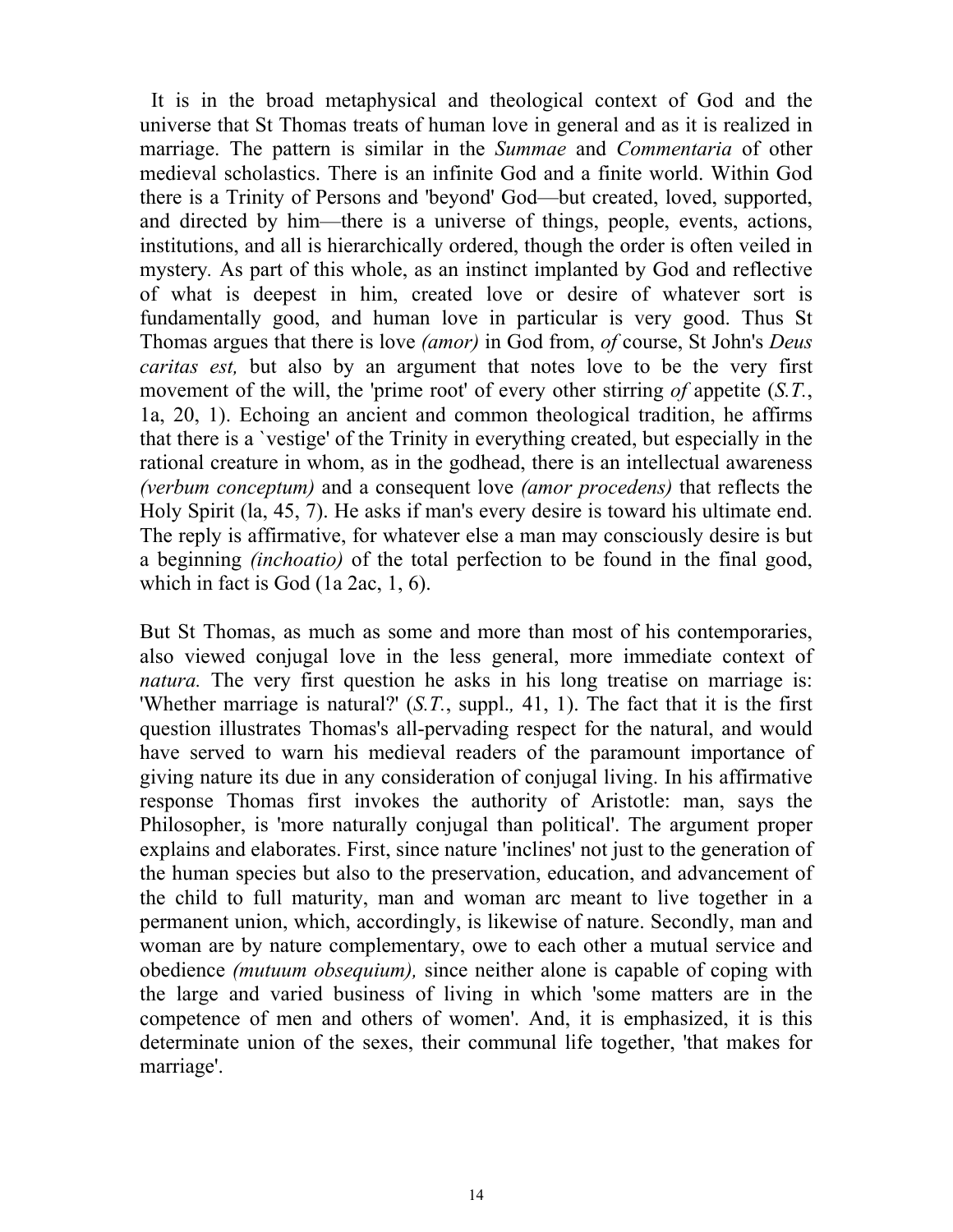In the Thomistic doctrine, therefore, the root relationship in the body politic is the 'community' *(obligatio, assuciatio)* of husband and wife in 'mutual service'. Out of this relationship grows that between parents and children, out of which in turn grow the complex relationships that constitute society at large.

This is the order required by nature. It is also for Thomas the order of grace. When speaking specifically of Christian marriage he asks whether the *sacramentum*—the indissoluble union itself between husband and wife as reflective of the love bond between Christ and the Church—is principal among the marriage goods, his answer is that though in one sense progeny and fidelity are of prime importance (they are what marriage 'intends'), the *sacramentum* is more noble (dignius) than either of the other two and, with respect to marriage as such *(secundum se),* it is more essential (*essentialius).* The first of the marriage goods (offspring), he says, 'belongs to marriage insofar as man is animal, the second (fidelity or mutual service) insofar as man is human, and the third *(sacramentum)* insofar as he is Christian' (*S.T.*, suppl., 49, 3; suppl. 65, 1). This, as has been indicated in a previous article, is a common teaching among the great scholastics and is reflected in the contemporary nuptial liturgy. It is a point overlooked by many of the critics of the medieval theology on marriage who, consequently, view that theology as justifying marriage only in its procreative intention.

Certainly there is heavy stress placed by St Thomas, as by the other medieval theologians, on the *bonum prolis,* and it ever remains for him the chief (though never the only) *end* of marriage; but such stress does not preclude his further and perhaps larger emphasis upon the bond between the spouses themselves. Husband and wife are first and fundamentally for one another, though in and through their union they must also be for their children and for society.

This community or *sacramentum* between husband and wife is a matter of both justice and love, says St Thomas. Here again the modern critic of the medieval marriage theology is found wanting. F. Schlösser, for instance, claims that for medieval theologians generally, the conjugal union was merely a matter of justice. One might think, he says, that the *bonum sacramenti* left room for a mutual *love* between spouses. Not so, for according to St Augustine, who had originated the idea of the marriage goods, husband and wife were to love each other, not as spouses, but as creatures of God; and Schlösser cites the appropriate text. Then he suggests that perhaps the *bonum fidei* (fidelity) might have served the interests of love. Again, not so; and this time he recalls that even for so late a theologian as St Thomas *fides* as referring to the faithful union of husband and wife belonged, not to the virtue of charity or love, but to the virtue of justice *(Andreas Capellanus . . . ,* Bonn, 1960, p. 266).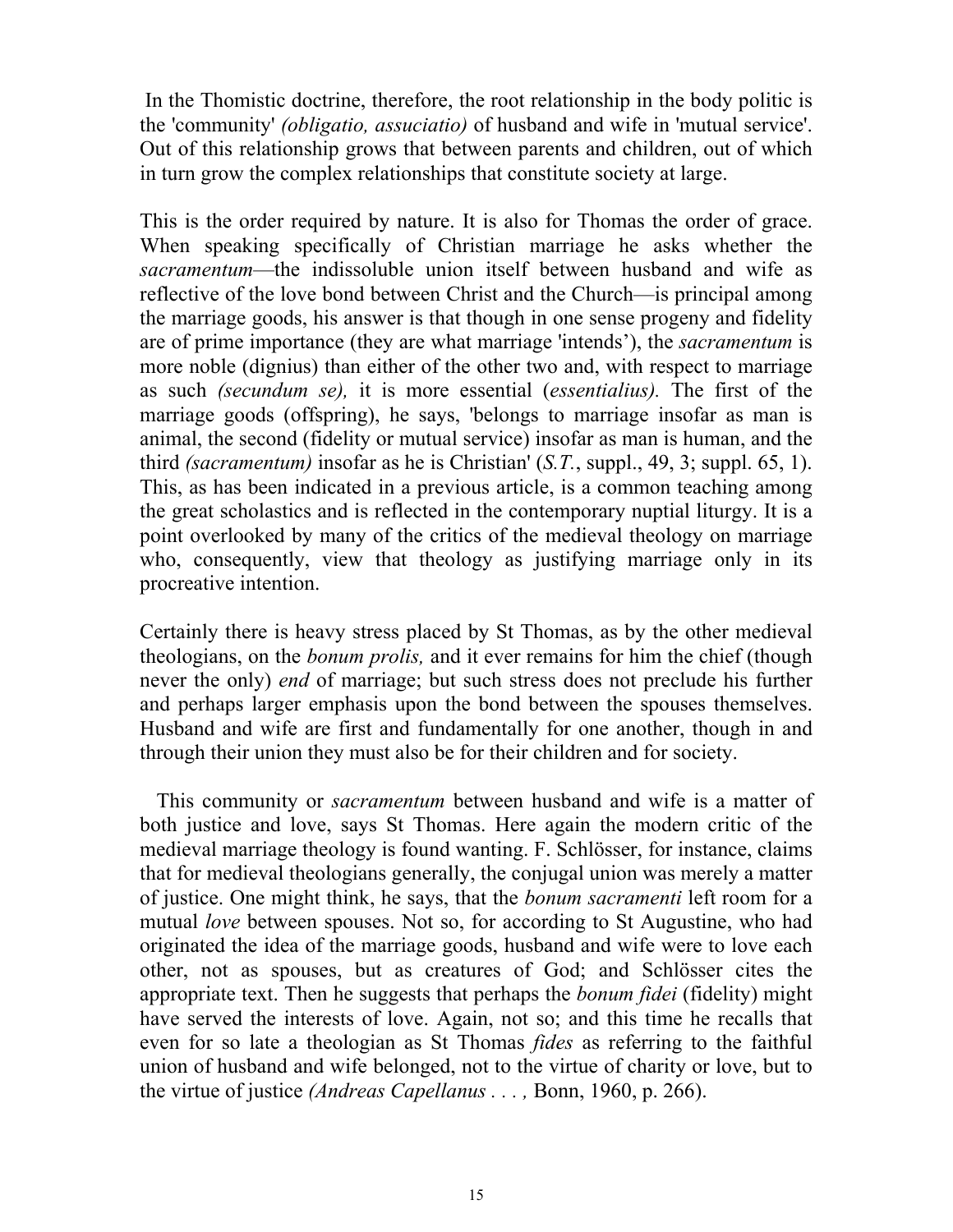But this is to presume that the medieval theologian's thinking was dichotomous, whereas in fact it was extraordinarily synthetic—the kind of thinking that could produce the great summations and encyclopedias of learning and experience that proliferated through the late medieval world and create such massive poems as *Le Roman de la Rose* and *Les Echecs Amoureux.*  Thus, if St Thomas says that fidelity belongs to the virtue of justice, he is not thereby excluding the presence of charity or love.

 On the contrary, for him, just as the natural and supernatural, though radically distinct and worlds apart, are nevertheless inseparable in the history of every man, so also, though there is a multiplicity of different virtues, in concrete human activity every virtue presupposes and requires every other; and this, notes Thomas, is not his own private opinion, but is held by almost everyone *(ut fere ab omnibus ponitur) (S.T.,* la 2ae, 65, 1). For Thomas, then, as for his contemporaries, if there is to be in marriage the Supernatural or grace, there must also be, and be left intact, the natural; and if there is to be true justice in the union between husband and wife there must also he love.

Why St Thomas prefers to think of conjugal fidelity specifically in terms of justice rather than of love is understandable, for marriage yesterday and today, Christian and non-Christian, has always been regarded distinctively as *a contract* involving the exchange of bodies and material goods, an exchange which for the good of society and the security of the spouses must be rooted in objective justice over and above subjective love.

But it is also understandable in terms of love itself. Before marriage a man and woman might simply love each other for a day, a month, a year. But if their love reaches sufficient depth it itself will want to continue till their life's end (and beyond), and will seek assurance that it might. This is the moment of marriage, in which quite freely, quite willingly, the two lovers *swear* to be faithful to each other `till death do them part'.

That St Thomas did in fact, and quite explicitly, teach the need and worth of love in marriage is amply evidenced. Consider this passage from the *Contra Gentiles* (iii, 123), where the question concerns the indissolubility of marriage: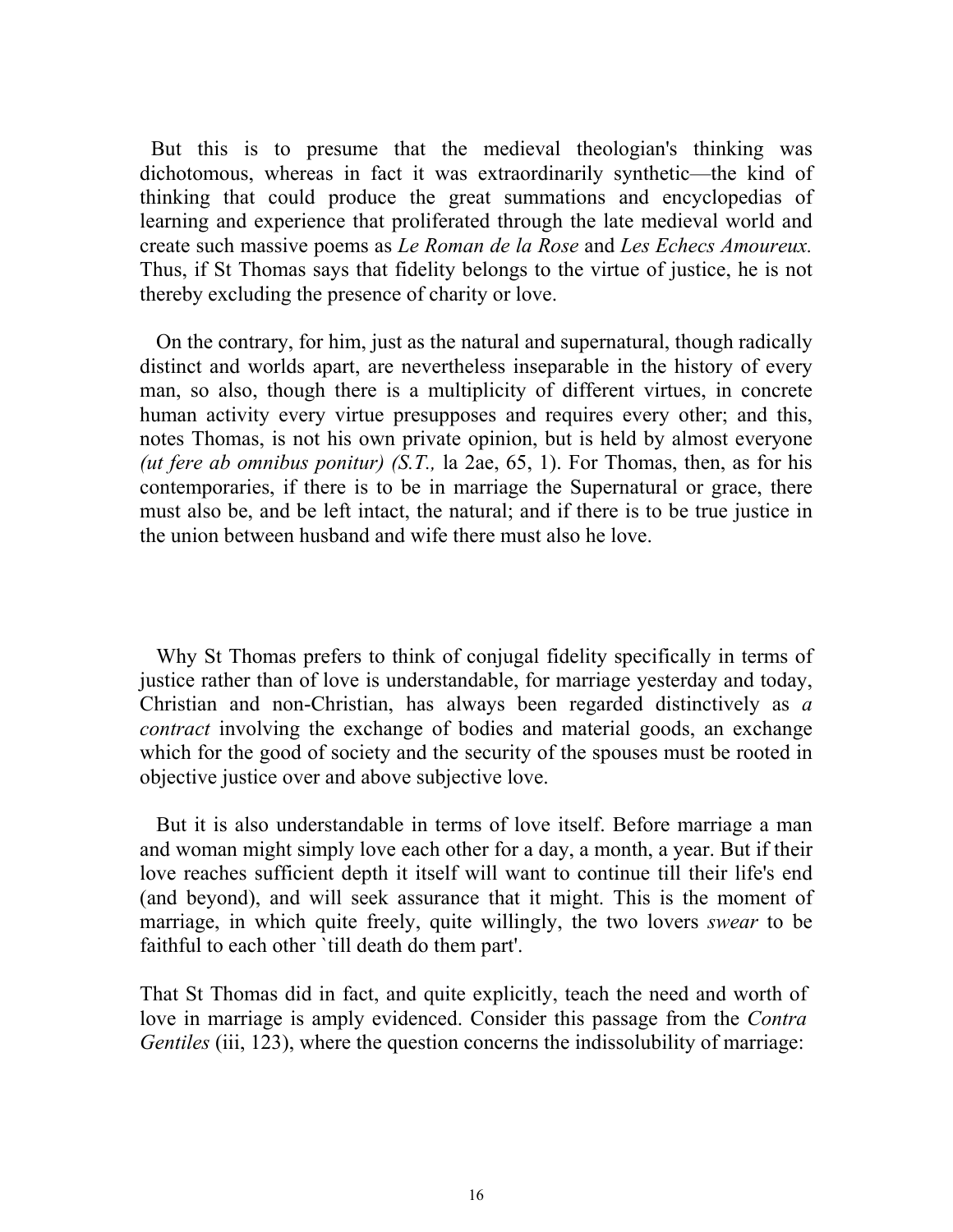The greater friendship is, the stronger and more lasting it is. But between a man and a woman there seems to be the greatest friendship; for they are united not only in the act of intercourse, which even among the animals produces a certain sweet society, but also throughout the whole of domestic living. In sign of this it is said in Genesis, ii, that `for the sake of his wife a man leaves father and mother'. Thus it is fitting that marriage be altogether indissoluble.

Here not just friendship (or love, for—as noted in my previous article—in the Middle Ages *amicitia* was definitely a matter of love, and often of passionate, emotional love) but `the greatest friendship' is postulated between husband and wife and it is quite definitely considered to involve the love act and all the `sweetness' thereof. And it is on the basis of this friendship, and not from the point of view of justice this time, that St Thomas concludes that marriage must be indissoluble. Fidelity unto death is seen as a product of a great *love.* 

In this same question of the *Contra Gentiles* another argument is presented linking love and fidelity. It is, to be sure, the same argument, only in reverse. If love of itself tends toward indissolubility, indissolubility quickens and confirms love: `For so the love of the one for the other will he the more faithful, since they know they are indivisibly united.' Lovers, Thomas believes, want to be bound (in justice) to each other precisely because they feel such a bond will preserve and deepen their love.

In the following question (124), which outlines the arguments for monogamous marriage, the theme of conjugal *love* is pursued, and enlarged, for the note of equality is introduced. 'The love of friendship comprises a certain equality.' But, observes Thomas, where one man has several wives 'the love between husband and wife is not free but, as it were, slavish'. In such marriages 'wives arc treated as though they were servants'. Further, 'intense love cannot be exercised toward many'. Thus, the man who has several wives while they have only the one husband cannot love them as much as they love him. Consequently, the love between husband and wife 'will not be the friendship of equals. . . but a kind of servility'. The presuppositions are obvious and significant: there is to be an 'intense love' *(amicitia intensa)* between husband and wife; it should be a love that is free and equal *(liberalis, equalis);* and accordingly the wife is not to be treated as a servant *(ancillariter).* 

What is meant here by 'intense love' may be gathered from the detailed treatment of human passion in the *Summa Theologiae* (Ia 2ae, 26-28).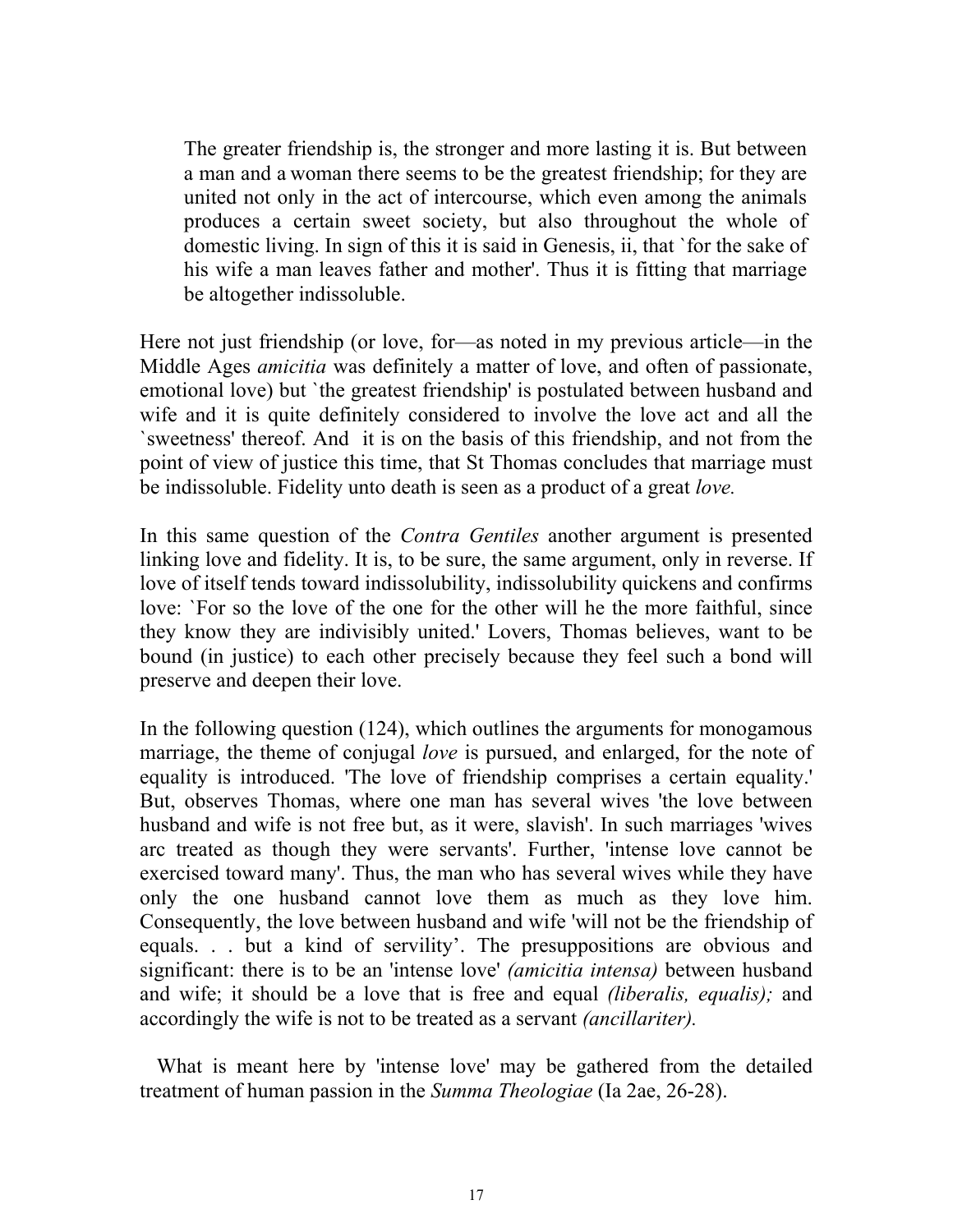Love, says Thomas, is manifestly a passion, since it affects the physical, concupiscible appetite, though it is also, *extenso nomine,* said to be lodged in the spiritual faculty of will. It is the first and most basic passion, and is the underlying motive of all that a person does, even when his action quite visibly emanates from another, even opposing passion, for 'every action that proceeds from any passion, proceeds also from love, as from a first cause'. The lover is in the one loved who is likewise in the lover. One who loves is not satisfied with a mere superficial knowledge of the beloved but 'strives to search within for a knowledge of everything about him, and so enters into the depths of him'. Ecstasy is a product of love: intense meditation upon the beloved distracts the lover, 'draws him away from other things', and to the extent that it is a love of friendship, i.e. other-directed, the ecstasy is even more complete, for then the lover is entirely *(simpliciter)* outside himself, being entirely within the beloved. Jealousy *(zelus)* is also an effect of love, for 'intense love seeks to exclude all that which is hostile to it', and the love of friendship sets a man 'against everything that is inimical to the good of one's friend'. And the love-passion, when its objective is right, far from being harmful to the lover, is perfective of him: 'Nothing . . . which is adapted to that which suits it is harmed thereby; rather, if it is possible, it is bettered and perfected.'

All of this is in the context of a purely natural love, which has St Thomas's approval and respect. It cannot be argued—as it has been argued when mystics like Bernard of Clairvaux and Gerard de Liège are in question—that Thomas is using the fervent language of love because he is really thinking of God.

As a matter of fact, whereas the mystics take over the notions of natural love and apply them to mystical love, Thomas, especially in his response concerning the perfective power of love where he expressly uses the language of the *Song of Songs,* does just the opposite: like many a troubadour and courtly poet of his own time, he adapts the language of the mystics to natural love. When he describes love as *a liquefactio,* i.e. a melting or softening of the heart in preparation for the entrance of the lover; when he speaks of enjoyment or pleasure *(delectatio, fruitio)* experienced in the presence and possession of the beloved; when he refers to the languishment *(languor)* caused by the absence of the beloved and the intense desire *(fervour)* to have and to hold him—he is thinking of human love, pure and simple. In other words, the conversion is not from earth to heaven, as with the mystics, but from heaven to earth, as with the poets of secular love.

 The context of the question, and the tenor as well as content of the reply, will allow for no other judgment. The appreciation is for human love precisely as such.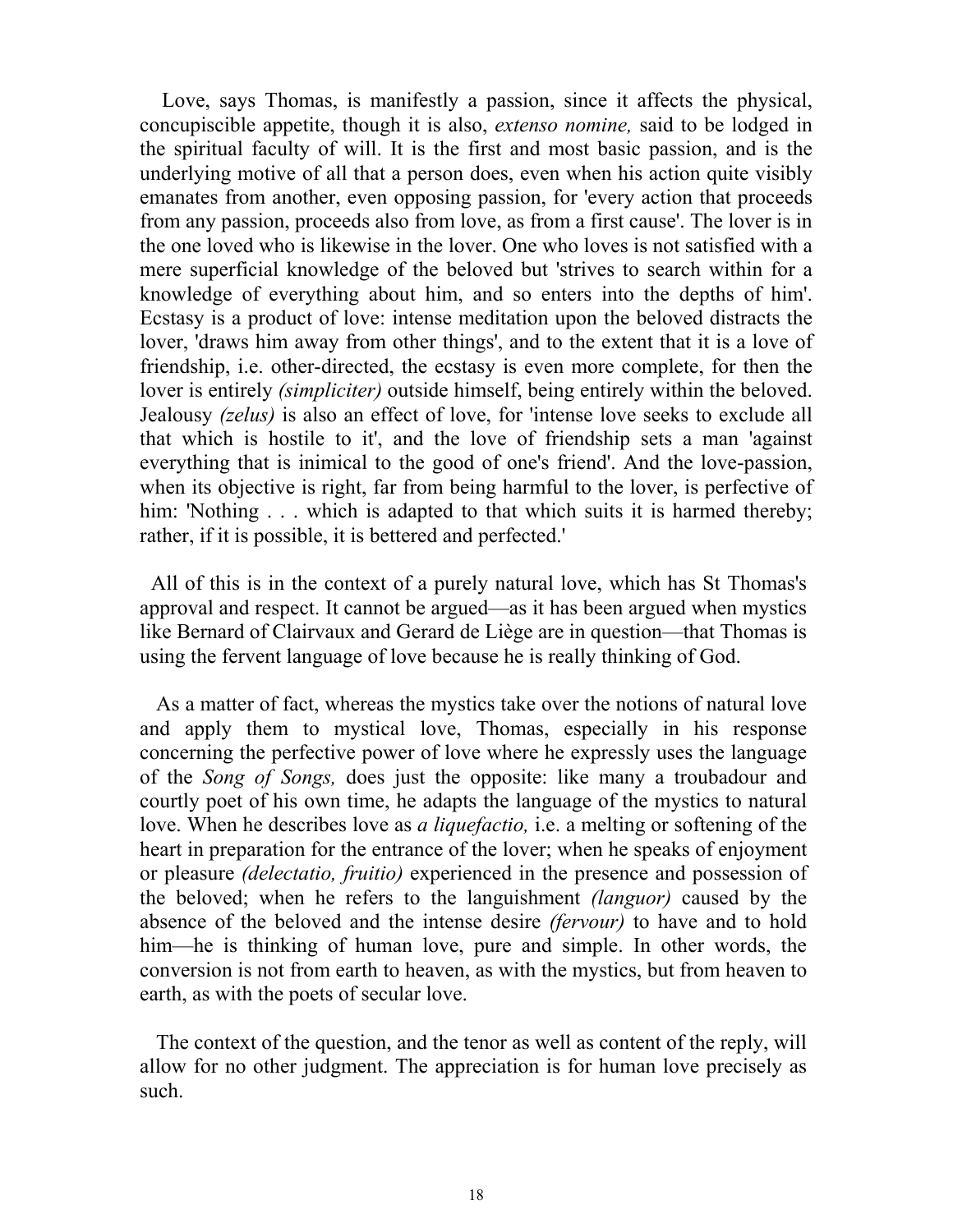Further, when Thomas speaks of the love-passion as perfective of the lover he has in mind moral as well as aesthetic perfection. This is clear from his response to a question concerning human passion in general (la 2ae, 24, 3). He asks: 'Whether passion increases or diminishes the goodness or malice of an act?' And he replies: 'As . . . it is better when a man both wills good and by act accomplishes it, so it is of the perfection of moral goodness for a man to be moved to good not only in his will but also in his sensitive appetite, as Psalm 92 has it: "Both my heart and my flesh have joyed in the living God", where heart stands for intellective appetite or will, and flesh for the sensitive'.

In answer to the objection that passion must be harmful since it impedes the judgment of reason, Thomas grants that, if passion 'precedes' reason, then it 'diminishes' (not necessarily destroys) the moral goodness of the act. But if passion follows reason *(se habet consequenter),* then it is both sign and cause of deeper moral worth. As we shall presently see, St Thomas in reply to another question concerning human passion will exonerate the most ardent passions and pleasure in the very love act of husband and wife. But here the implication is clear: it is better for a man to love his wife with his flesh as well as his spirit, with passion as well as will, since by *reason* of lawful marriage he has 'antecedently' judged that she is right and good for him.

In light of his golden rule that grace does not destroy but perfects nature, the naturalness and human quality of conjugal love are maintained as St Thomas considers the effects and demands of the specifically Christian *caritas (S.T.,* 2a 2ae, 26, 7).

In reply to a question asking if we should love those nearer to us (because of some natural bond) with greater charity, he argues that those who are not naturally united to us we are the friends of 'simply' by the friendship of charity; but for those who are naturally one with us we have other kinds of love, and these natural loves, if they be 'honest', charity draws to itself, not by absorbing them, much less by cancelling them out, but by 'imperating' or commanding them, by summoning them up and taking them into its service. They are left very much intact. Precisely by remaining what they are, they become the loves of charity. Only now they have an added, super-natural objective, but one which by no means eliminates the original natural one; otherwise they would not be the same original loves, and charity would have nothing to 'imperate'.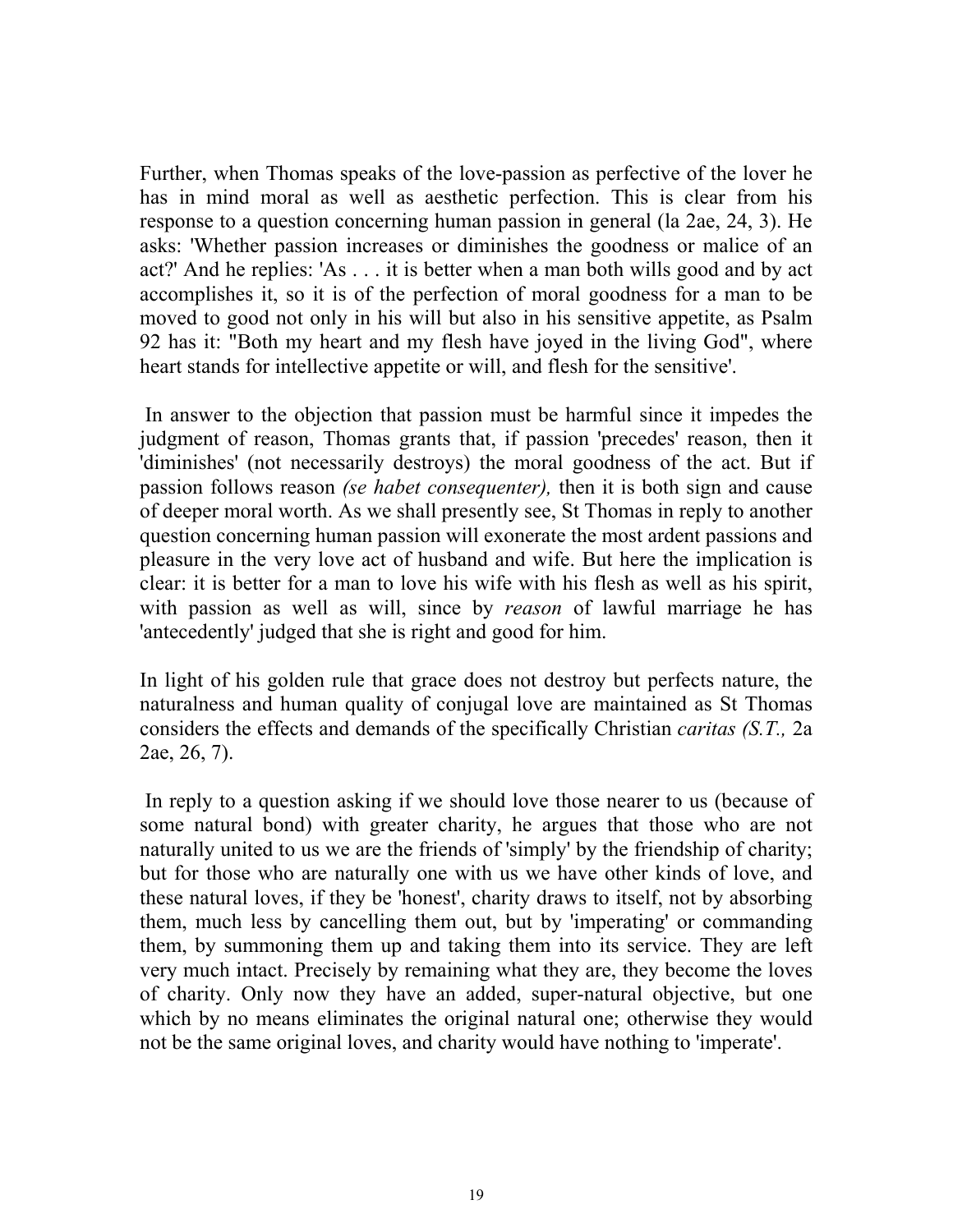In this same context (2a 2ae, 26, 11) St Thomas singles out the love of husband and wife as the greatest of these 'imperated' loves. One's parents, he says, are to receive the greater reverential and appreciative love, but the `more intense' love is to be reserved for one's wife *(intensius diligitur uxor). Of* all the love relationships under God that Thomas treats in his question *de ordine caritatis*—*love* between fellow-citizens, rulers and subjects, simple friends, children for parents, etc. —at the pinnacle stands conjugal love. There is only one other relationship, not mentioned by Thomas here, that might possibly be conceived of as superior: the love of parent for child. Is it, or should it be, greater than one's love for one's spouse? It is strange that St Thomas does not ask this question. But since the last question he does in fact ask in a series of questions that build toward a summit of love concerns the love of husband and wife, we are left to conclude that for St Thomas this is indeed meant to be the greatest love of them all. The greatest natural love, and therefore the greatest love of charity.

The physical sexual expression of conjugal love is treated by St Thomas in considerable detail, more indeed than the sensibilities of most modern readers might tolerate. But we must remember that Thomas was not writing for a large and popular audience, but for the professional theologian used to and requiring detailed, precision thinking. His first concern is to justify the marriage act in face of the Manichaean denial (*S.T.*, suppl., 41, 3). In reply to the question<sup>:</sup> `Whether the act of marriage is always a sin?', he offers three texts from St Paul which he regards as obvious justification of marital intercourse:

 'A virgin if she should marry does not sin. . . . I wish young people to marry, to beget children. . . . Let the husband surrender to his wife that which is due to her.' When he expounds this *sed contra* in the *corpus* of the reply proper, he is exceptionally definite and severe on the opposition. Twice he says that it is 'impossible' that the sexual act be universally sinful.

Only those who follow the 'madness' *(insaniam) of* 'the worst of heresies' *(pessima haeresis)* claim that it is. Thomas would (and did, as we shall see) readily admit that the sexual act can, even within marriage, be sinful, but here he declares, what he is soon to prove, namely that in the act a 'mean of virtue' can be found.

In this same question Thomas lists and disposes of all the relevant objections. It is argued that because the conjugal act interrupts one's union with God it is sinful. Thomas replies that though the act may interfere with one's immediate 'contemplative' union with God it need not sever one's habitual union with him 'by grace'.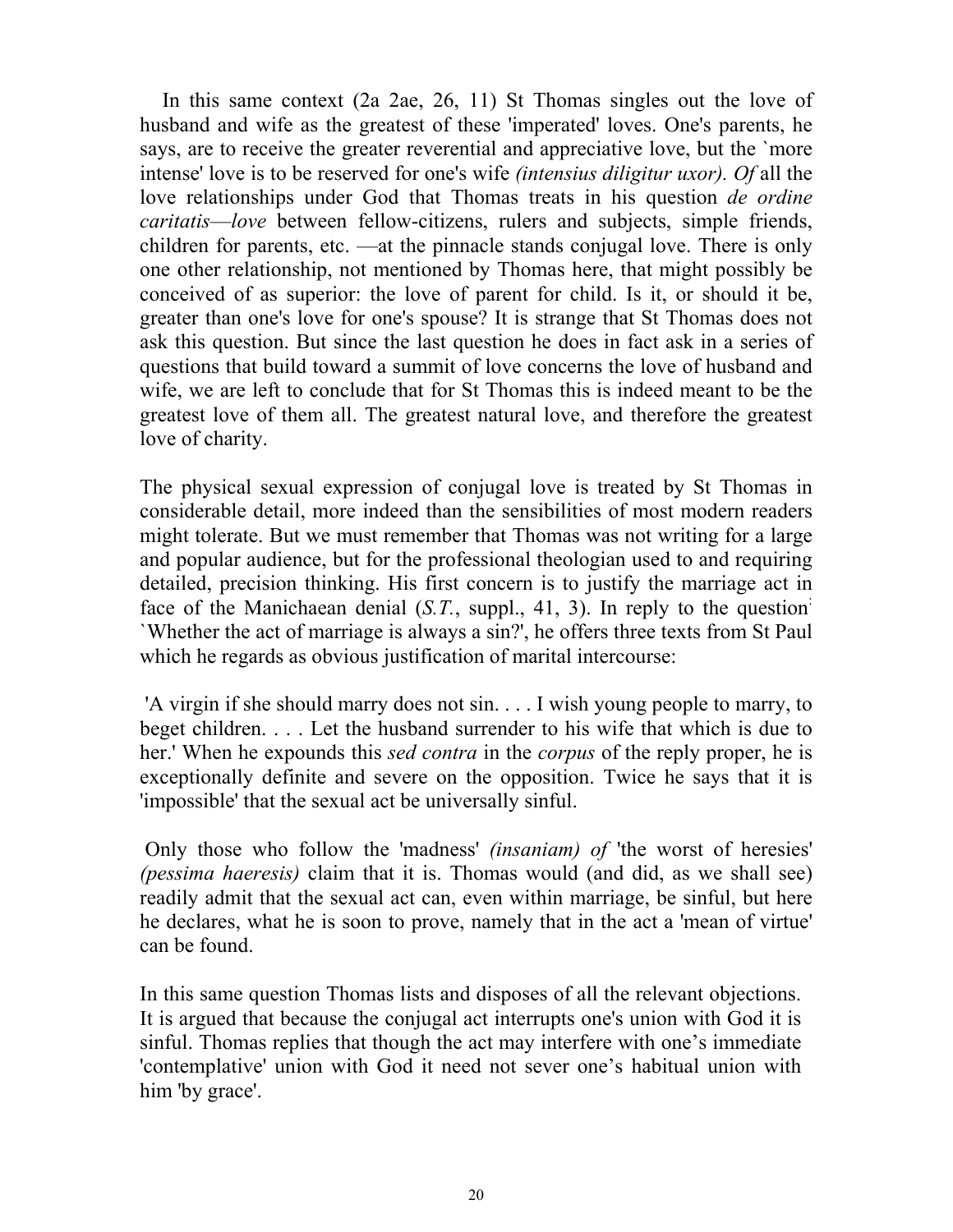Another objection states that since the act is evidently shameful (turpis) it must be sinful. The reply is that the shame experienced in the act is not due to any 'moral' defect therein but to a disorder resulting from original sin. It is further argued that since the act has to be 'excused' by the marriage goods there must be something sinful about it. Thomas answers that not only do we speak of inordinate or illicit acts as requiring excuse but also those acts that 'appear' to be disordered, and such is the conjugal act therefore, is 'entirely (*ex toto)* excused by reason of the goodness of marriage, so that it is not a sin'. Finally, it is urged that since an excess of passion corrupts virtue, the marriage act, in which passion and pleasure are always in excess, must be sinful. Thomas replies as we would expect from what we have seen of his doctrine on human passion in general:

the excess of passion that corrupts Virtue not only interferes with the act of reason but takes away the order of reason, which the intensity of pleasure in the marriage act does not do, because even if within the act a man is not ordered according to reason, he has been pre-ordered to it by reason.

Elsewhere (*S.T.*, suppl., 49, 4, *ad* 31) a still clearer and more forceful response is given to a similar objection:

Only when the limits of reason are exceeded is passion considered to be immoderate. But the delight experienced in the marriage act, although it be most intense quantitatively speaking, does not exceed the limits prefixed by reason prior to its inception . . . .

By *reason* of marriage the conjugal act is antecedently rectified. Therefore let passion and pleasure therein be 'most intense' *(intensissima)* and the 'act' of reason suspended, still the 'order' and 'limits' of reason are observed, and the act emerges as good and virtuous.

With the Manichees settled, the way lies open for a more positive approach to conjugal sexuality; and so the very next question asked is: 'Whether the marriage act is meritorious?' (suppl., 41, 4). Thomas's full answer to this question is spread out through a number of articles, and our understanding of it depends on a just consideration of the whole of his doctrine on love. His response in the present article is a qualified affirmation. First, the conjugal act is meritorious providing one is in grace and charity; that is, according to Thomas's general doctrine, he must be one with God *(gratia)* and must be disposed in love toward God and man *(caritas),* and, under God, he must love his spouse above all others with both natural and supernatural love (the *ordo caritatis).*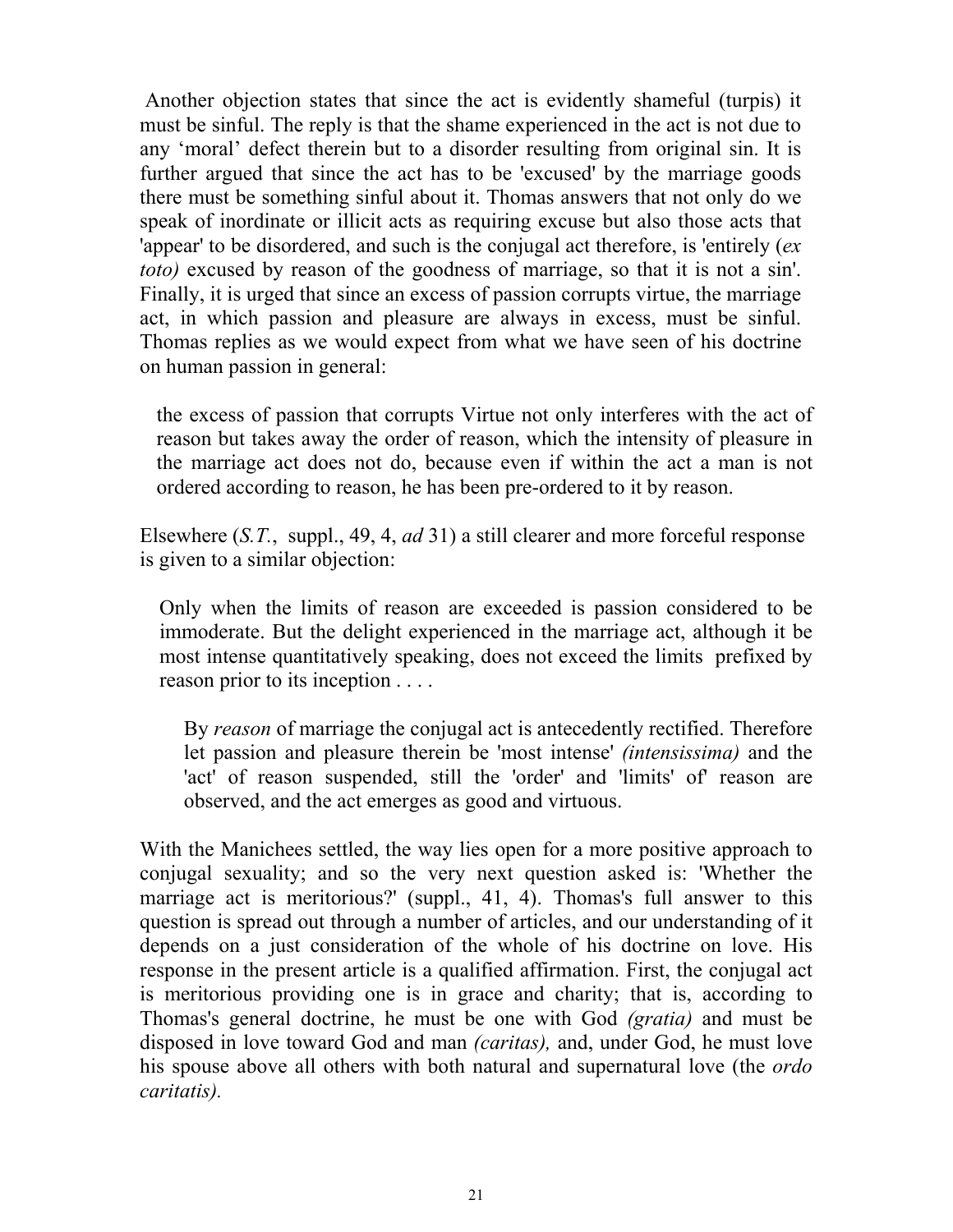Here the Thomistic teaching on the relevance of love to sexuality is apparent: not only marriage but the marriage act itself is ultimately a matter of love and is of real and lasting value only insofar as it is rooted in and inspired by love. Secondly, the act must be motivated by one or other of two reasons: in order to beget children or to render to the other the love that is due to him. Note that one *or* other of these motives satisfies the requirement for merit: *'vel . . .* ut debitum reddat, *vel . . .* ut proles ... procreetur.' Both may be present, but need not be. Just as marriage in general is not only for the begetting of children, but is also for the personal good of the spouses themselves, so too the act of marriage is for generation, but is also for the love and well-being of husband and wife.

 That the *redditio debiti* here spoken of is a matter of love as well as justice should be evident from what has been noted above concerning the interrelationship of the virtues in the theology of St Thomas and his contemporaries. In the present article it is confirmed by the placement of *caritas* as the source and prime condition of a meritorious conjugal act. Because of our dichotomous dissociation of justice from love we do wrong to transliterate the expression as 'paying one's debt'. A real *translation* is called for, and 'rendering a due love' comes nearer St Thomas's meaning, providing we understand the responsible, obligatory nature of the love he has in mind: it is the *amor amicitiae,* which looks to the needs and desires of the *other,* to what belongs to him or her rather than to oneself.

Not that there may not also be present the *amor concupiscentiae,* i.e. the love of self-fulfilment and self-satisfaction. We have already seen that St Thomas recognizes the place and value of passion and pleasure in the love act. But such self-directed love must not be the *only* motive for the act, and pleasure and selfsatisfaction must not be sought for its own sake.

Thus it is in the context of the question, 'Whether a man sins mortally when he knows his wife without intending any of the marriage goods but desires pleasure alone' (suppl., 49, 6), that Thomas offers the reply:

If pleasure is sought beyond the honesty of marriage, as when someone considers his wife not as his wife but merely as a woman, and is prepared to do the same with her even were she not his wife, he sins mortally. Such a one is said to be 'too ardent a lover of his wife', because his ardour overleaps the goods of marriage. If, however, pleasure is sought within the limits of marriage, as when it is sought in none but one's wife, the sin is venial.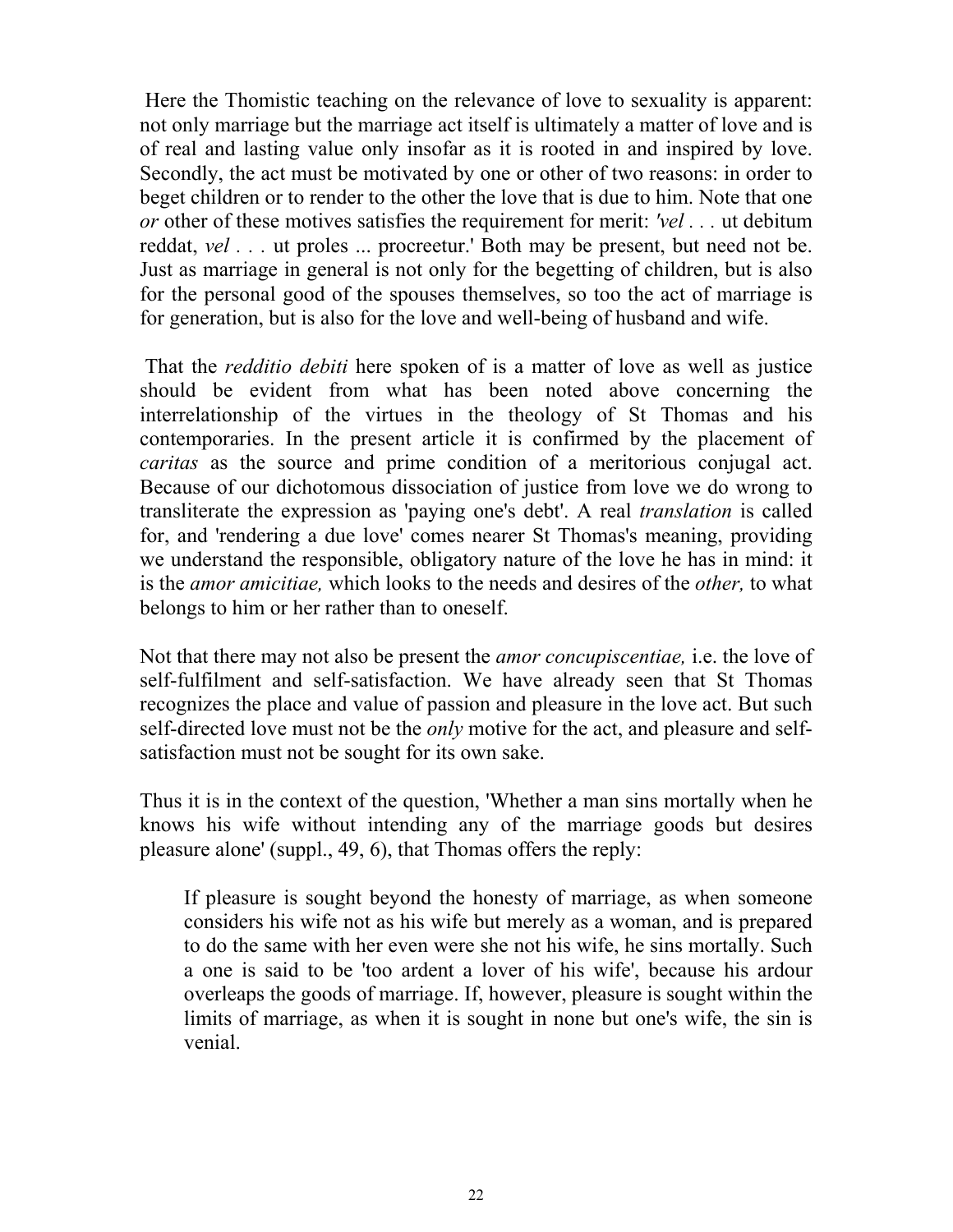Herein is the marriage act vitiated: when one's concern is neither for spouse nor progeny, but when pleasure 'alone' *(solam delectationem) is* 'sought' *(quaeratur).* Here is the lover who loves only himself and is after his own solitary pleasure. He is not interested in society at large, for he has no desire to procreate. He is not concerned for his partner, for he does not consider her person or needs. This is brute, and perhaps brutal sexuality. Such behaviour Thomas tolerates as venially sinful in the man who still has enough love for his spouse as to want to restrict his love-making to her alone. But for the man who has lost all love and consideration for his wife and is prepared in his heart to seek his satisfaction in another woman, the judgment must be severe. Thus again, Thomas offers the v*itatio fornicationis* of St Paul as a meritorious motive for the conjugal act only when one is anxious to satisfy one's spouse so as to keep him (or her) chaste and faithful (suppl., 49, 5).

Then indeed it is not only a meritorious motive but like the *redditio debiti* a morally and seriously compelling one, even, Thomas adds in conformity with a common teaching of his day, when the spouse's desires are, perhaps through modesty or shame. unexpressed: the husband must feel out, `interpret' the sexual desires of his wife and fulfil them (suppl., 64, 2). But when one uses the act *simply* to guard (as he thinks) his own chastity, then he does wrong, though only slightly so if his desire does not over-reach his wife. In all of the casuistry that marks, and perhaps mars (at least for the modern mentality) much of St Thomas's sexology, his fundamental intention may be grasped, and lauded: to keep husband and wife looking to *each other* in genuine concern and courtesy, and beyond to society and God's kingdom. The 'mutual service', the 'sweet society', the 'love of friendship' that should be in marriage generally, must likewise be realized within the marriage act.

Nor can we say that Thomas is merely medieval in his psychology and morality concerning pleasure as an isolated force in sexual activity; that he was at fault for not having made, as Noonan would have it, the modern 'breakthrough' in which pleasure becomes a justifying motive for the marital act.

I.A.Richards, relying on the authority of Ribot's *Probl*è*mes de psychologie affective* and, of course, his own intelligence and sensitivity in art and literature, speaks of 'the exclusive quest of pleasure for itself' as 'a morbid form of activity and self-destructive': 'Instructed by experience man and animal alike place themselves in circumstances which will arouse desire and so through satisfaction lead to pleasure. The gourmet, the libertine, the aesthete, the mystic do so alike. But when the pleasure which is the result of satisfying the tendency becomes the end pursued rather than the satisfying of the tendency itself, then an *'inversion* of the psychological mechanism' comes about.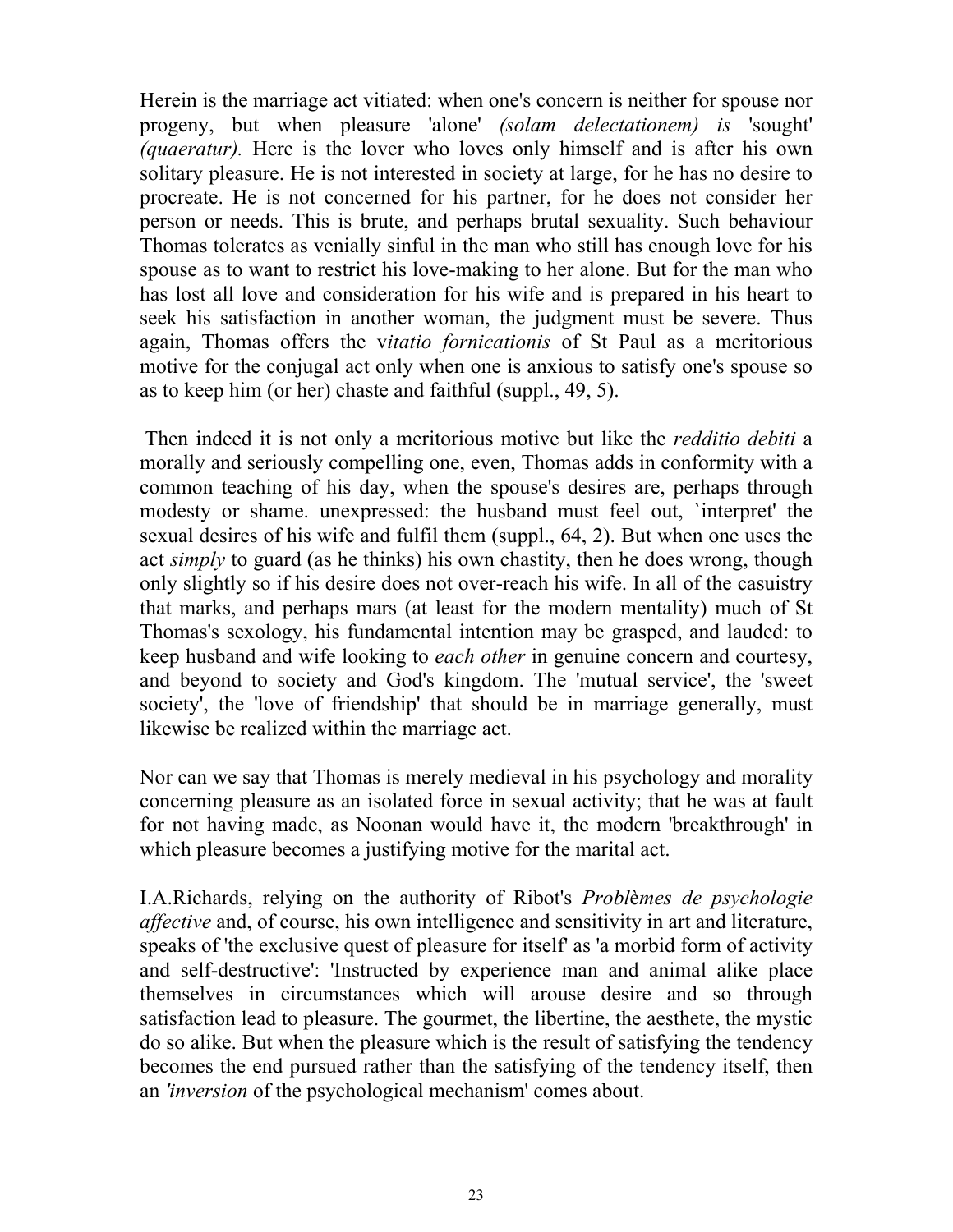In the one case the activity is propagated from below upwards, in the other from above downwards, from the brain to the organic functions.

The result is often an exhaustion of the tendency, 'disillusionment' and the *blas*é*,* world-wearied attitude. . . . Every activity has its own specific goal. Pleasure very probably ensues in most cases when this goal is reached, but that is a different matter. . . . The orientation of attention is wrong if we put the pleasure in the forefront' *(Principles if Literary' Criticism, A* Harvest Book, p. 96).

'The surest way to get pleasure is to forget about it', remarks Charles Bruehl, and he too admonishes against being actuated 'directly by the desire for pleasure', for 'pleasure seeking, when erected into an end, defeats itself, and is of all pursuits the most disappointing in which a man can engage'. Long before Ribot, Richards, Bruehl (and all of us who really think about it), St Thomas knew this. This is why he could speak of pleasure as being a force implanted by God in sexual activity precisely to induce men to give themselves to it *(Contra Gentiles, iii, 26,* 83) and yet deny its validity as the *only* reason for making love and warn against pleasure *seeking* (not pleasure *experiencing)* in love. Love must continually open out into the other; to the extent that it becomes closed off and ingrown it ceases to be love, and takes on the viciousness of lust.

One final criticism of St Thomas's sexology should be met, if only to point out a few important particulars missed by the critics. He, along with medieval theologians generally, is accused of depreciating the worth of marriage and sex by an undue exaltation of virginity and sexual abstinence. It is indeed true that Thomas adheres to the long-standing ecclesiastical tradition that ranked the state of virginity above that of marriage. Yet we must recognize that he held virginity to be a worthier state *not* because of what is *surrendered* therein but because of what the virgin or celibate *aims at.* 

In reply to the question as to whether or not virginity is illicit (*S.T.*, la 2ac, 152, 2-3) Thomas says that if it is undertaken `contrary to right reason, as in the case of the man who loathes pleasure *(quasi delectationes secundum se abhorens)',* then it is wrong: it becomes the mark of the `unfeeling boor' *(insensibilis, quasi agrestis).*

But true virginity *(paia virginitas)* abstains from venereal delight in order that it might be 'the freer for the service of God' *(ut liberius divinae contemplalioni vacet . . . ad vacandum rebus divinis).* The same positive motivation is found to underlie the ecclesiastical requirement of periodic sexual abstinence within marriage.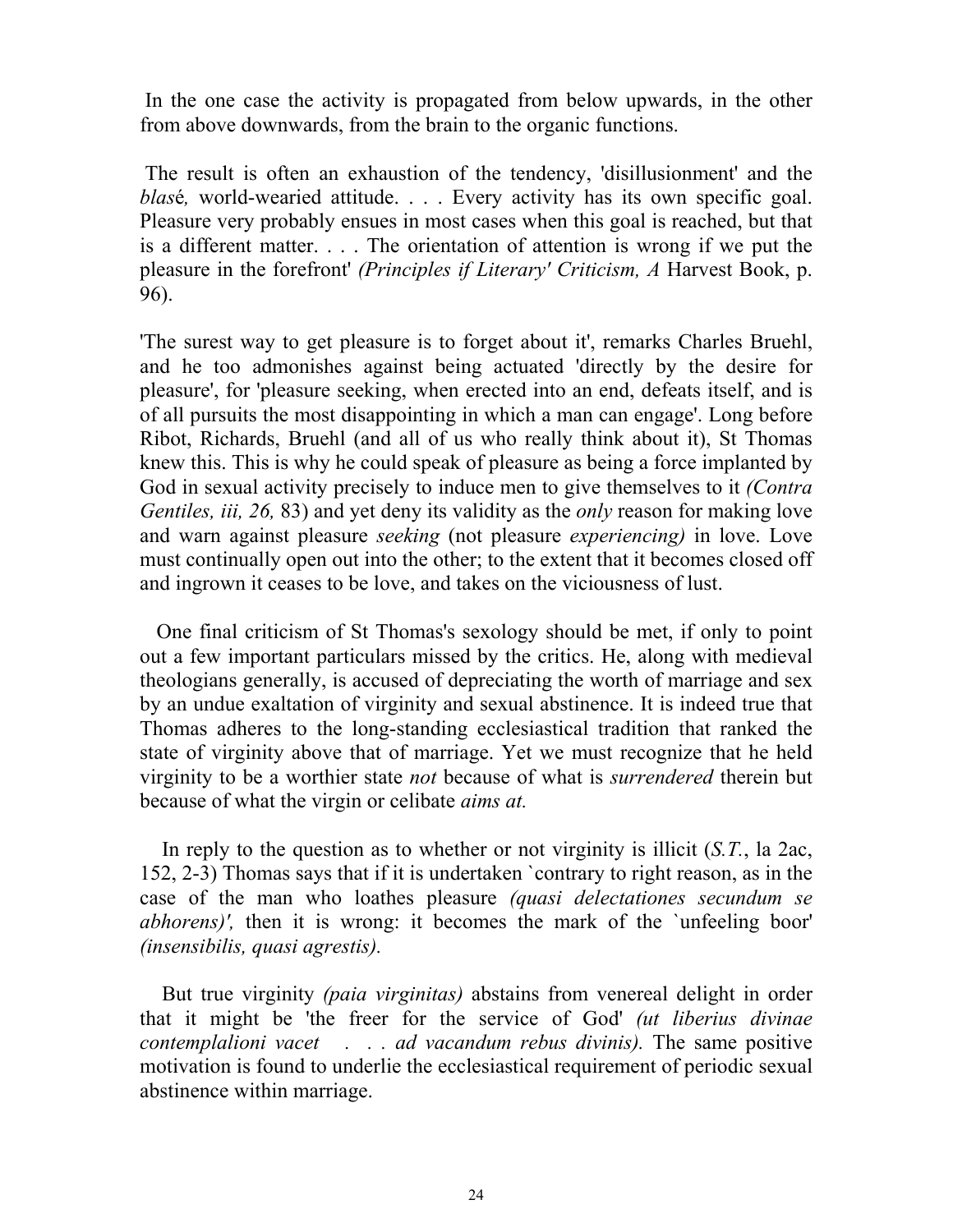He who abstains from sexual intercourse with his wife because he abhors sex *(detestatur mulierum usum)* sins. Such sin, Thomas says, has no proper name, but falls into the general category of 'insensibility' (2a 2ae, 153, 3, ad 3). But it is required, and is of virtue, for husband and wife to separate for a time for the sake of prayer: 'on days that are set aside as being particularly for worship it is not lawful to *ask* for intercourse *(pelere debitum)'.* Though one must always fulfil the desires of the other whatever the day or hour: 'teneteur unus alteri debitum reddere quocumque tempore et quacumque hora' (suppl., 64, 5-7). But though St Thomas prefers virginity as a state to that of marriage, the latter is allowed to suffer no disparagement in the comparison. Virginity is rarely mentioned in Thomas's 'long process' on marriage—and then only the more clearly and forcefully to secure the worth of marriage. Thus in reply to an objection that the marriage act cannot be meritorious because by it virginity, which is 'praiseworthy', is lost, Thomas argues:

a man can merit in lesser goods and in greater; thus when one leaves aside a lesser good that he might do the greater he is to be praised for having abstained from the less meritorious act (suppl. 41, 4, ad 2).

As noted at the beginning of this paper Thomas shares the worldview of his contemporaries, in which everything, great and small and in-between. has a proper and necessary place. Nothing good is to be despised. but all is rather to he encouraged and promoted for the benefit of all and of the whole. Thus to another objection—this time against the 'sterility' of virginity—Thomas replies:

The multitude of mankind will be secured if some give themselves to the work of generation; but others, abstaining from this, are thus free for the contemplation of divine things unto the beauty and welfare of the whole of mankind. Thus in an army there are those who guard the camp, those who carry the banners, those who fight with the sword. All is an obligation for the whole, but no one person can do everything *(omnia debita sunt multitudini, sed per unum impleri non possunt)* (1a 2ae, 152, *2,* ad 1).

Finally, to the argument that since the marriage act (as distinct from virginity) is granted by way of 'indulgence', it is a gift *(beneficium)* and therefore cannot be a means of merit, Thomas significantly replies: 'It is not incongruous that he who uses a "concession" should merit; because the good use of the gifts of God is meritorious' (suppl., 41, 4, *ad* 3). Marriage and the marriage act are the gifts of God. He, then, who uses them rightly does well, and merits thereby the grace and the Kingdom of Heaven.